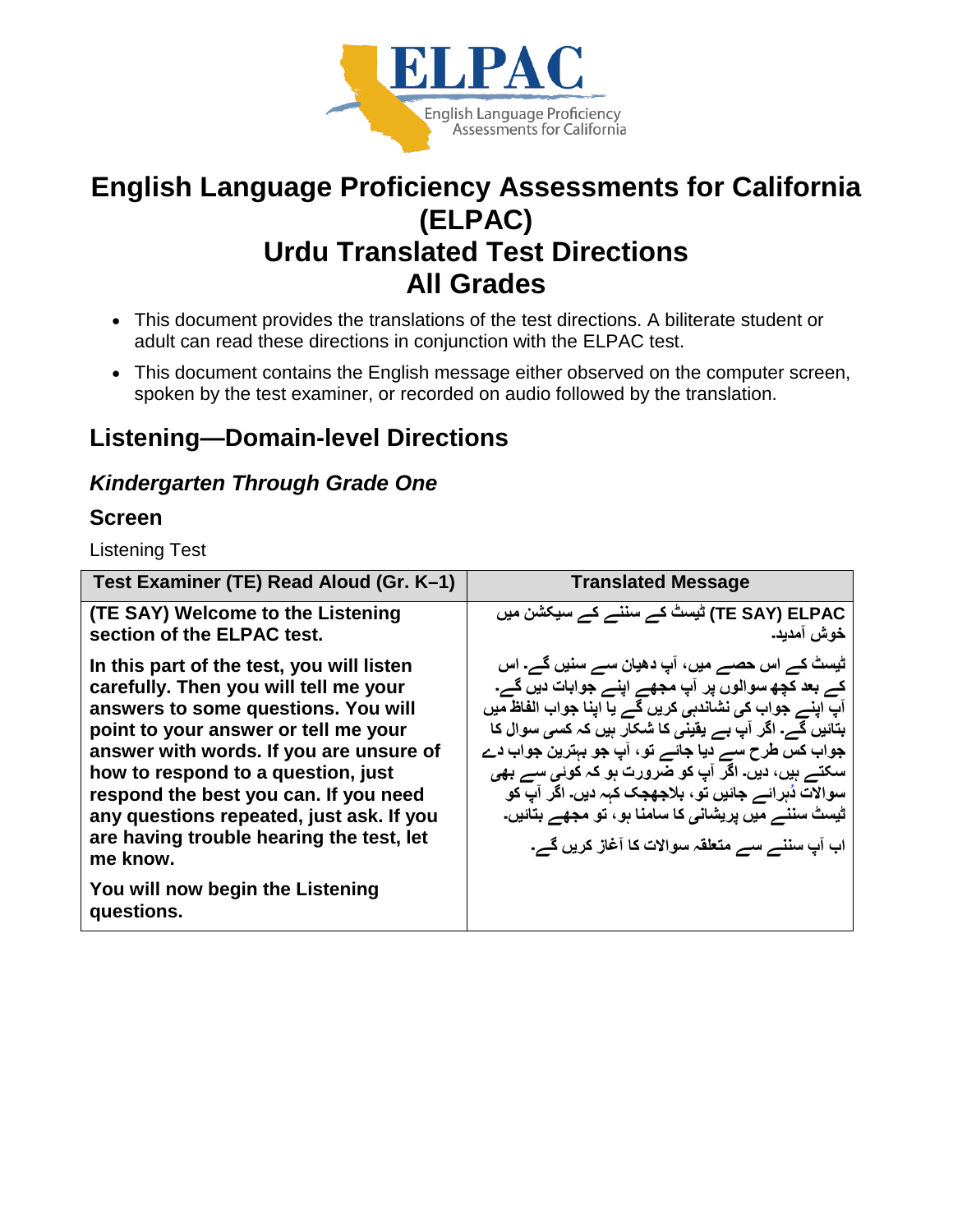

### *Grade Two*

#### **Screen**

Welcome to the Listening section of the ELPAC test.

In this part of the test, you will listen carefully. Then you will tell me your answers to some questions. You will point to your answer or tell me your answer with words. If you are unsure of how to respond to a question, just respond the best you can. If you need any questions repeated, just ask. If you are having trouble hearing the test, let me know.

You will now begin the Listening questions.

| Test Examiner (TE) Read Aloud (Gr. 2)                                                                                                                                                                                                                                                                                                                                                                                                       | <b>Translated Message</b>                                                                                                                                                                                                                                                                                                                                                                                                                                                                              |
|---------------------------------------------------------------------------------------------------------------------------------------------------------------------------------------------------------------------------------------------------------------------------------------------------------------------------------------------------------------------------------------------------------------------------------------------|--------------------------------------------------------------------------------------------------------------------------------------------------------------------------------------------------------------------------------------------------------------------------------------------------------------------------------------------------------------------------------------------------------------------------------------------------------------------------------------------------------|
| <b>(TE SAY)</b> Welcome to the Listening section<br>of the ELPAC test.                                                                                                                                                                                                                                                                                                                                                                      | TE SAY) ELPAC) ٹیسٹ کے سننے کے سیکشن میں<br>خوش آمديد۔                                                                                                                                                                                                                                                                                                                                                                                                                                                 |
| In this part of the test, you will listen<br>carefully. Then you will tell me your answers<br>to some questions. You will point to your<br>answer or tell me your answer with words. If<br>you are unsure of how to respond to a<br>question, just respond the best you can. If<br>you need any questions repeated, just ask.<br>If you are having trouble hearing the test, let<br>me know.<br>You will now begin the Listening questions. | ٹیسٹ کے اس حصے میں، آپ غور سے سنیں گے۔ اس کے<br>بعد آپ مجھے کچھ سوالات کے جواب دیں گے۔ آپ اپنے<br>جواب کی نشاندہی کریں گے یا اپنا جواب الفاظ میں بنائیں<br>گے۔ اگر آپ بے یقینی کا شکار ہیں کہ کسی سوال کا جواب<br>کس طرح ســــر دیا جائــــر تو ، آپ جو بېترین جواب دے سکتــــر<br>ہیں، دیں۔ اگر آپ کو ضرورت ہو کہ کوئی سے بھی سوالات<br>دُہر ائـــر جائيں تو ، بلاجھجک کہہ ديں۔ اگر  آپ کو ٹيسٹ سننــــر<br>میں پریشانی کا سامنا ہو ، تو مجھے بتائیں۔<br>اب آپ سننے سے متعلقہ سوالات کا آغاز کریں گے۔ |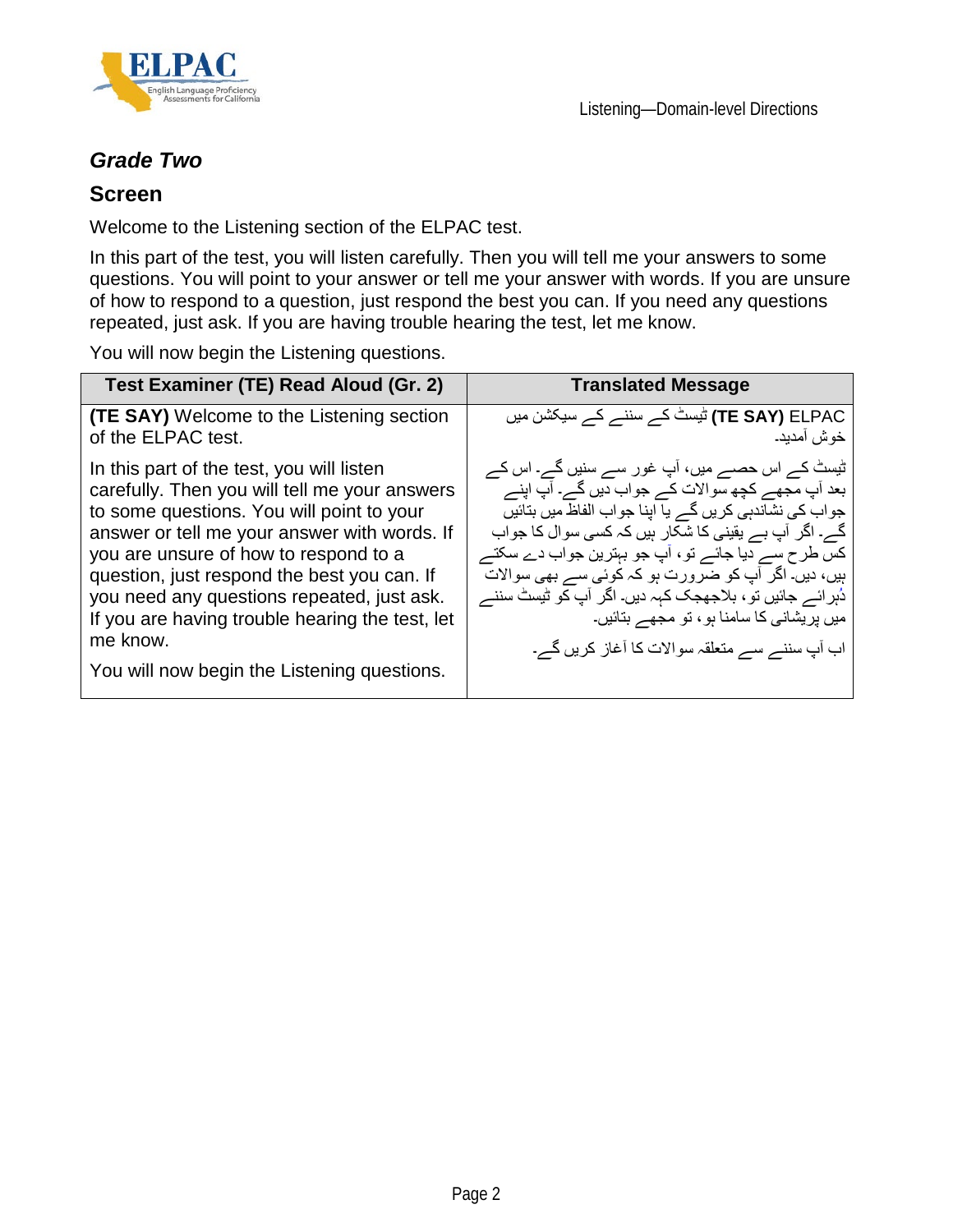

### *Grades Three Through Five*

#### **Screen**

Welcome to the Listening section of the ELPAC test.

Make sure your desk is clear of all books, backpacks, cell phones, and electronic devices. These may not be used during the test.

In the Listening section, you will hear conversations, stories, and presentations. Use the  $\bullet$ PLAY button to listen to them. You will hear them only once, so listen carefully.

Each question on the Listening test has a  $\bullet$  PLAY button. You can use the  $\bullet$  PLAY button at any time to hear the questions again. You must answer all the questions that go with each recording before you can go on to the next recording.

As you listen, you may take notes on scratch paper or you may take notes in the notepad section of the test.

When you are ready, select **Next** to begin the Listening questions.

| Recorded Audio (Gr. 3–5)                                                                                                                                                                                                                                               | <b>Translated Message</b>                                                                                                                                                                                                                                                                                               |
|------------------------------------------------------------------------------------------------------------------------------------------------------------------------------------------------------------------------------------------------------------------------|-------------------------------------------------------------------------------------------------------------------------------------------------------------------------------------------------------------------------------------------------------------------------------------------------------------------------|
| (Audio) Welcome to the Listening section of<br>the ELPAC test.                                                                                                                                                                                                         | <b>Audio)</b> ELPAC) ٹیسٹ کے سننے کے سیکشن میں خوش<br>امدبد۔                                                                                                                                                                                                                                                            |
| Make sure your desk is clear of all books,<br>backpacks, cell phones, and electronic<br>devices. These may not be used during the<br>test.                                                                                                                             | اس بات کو یقینی بنائیں کہ آپ کے ڈیسک پر کوئی کتابیں،<br>بستـــر، سیل فون اور الیکٹرانک ألات موجود نہ ہوں۔ ٹیسٹ<br>کے دوران انھیں استعمال نہیں کیا جا سکتا۔<br>سننے کے سیکشن میں، آپ بات چیت، کہانیاں اور                                                                                                                |
| In the Listening section, you will hear<br>conversations, stories, and presentations.<br>Use the $\bullet$ PLAY button to listen to them.<br>You will hear them only once, so listen<br>carefully.                                                                     | پریزینٹیشنیں سنیں گے۔ انھیں سننے کے لئے �� پلے کا بٹن<br>استعمال کریں۔ انھیں آپ صرف ایک دفعہ ہی سنیں گے، لہذا<br>احتیاط سے سنیں۔<br>سننے کے ٹیسٹ میں ہر سوال کے لئے <b>V</b> پلے کا بٹن                                                                                                                                 |
| Each question on the Listening test has a<br><b>O</b> PLAY button. You can use the <b>O</b> PLAY<br>button at any time to hear the questions<br>again. You must answer all the questions<br>that go with each recording before you can<br>go on to the next recording. | موجود ہے۔ کسی بھی وقت سوال کو ایک بار پھر سننے کے<br>لئے آپ ♥ پلے کے پٹن کو استعمال کر سکتے ہیں۔ آپ کو<br>اگلی ریکارڈنگ پر جانے سے پہلے ہر ریکارڈنگ کے تمام<br>سوالات کے جواب دینے ہوں گے۔<br>جوں جوں آپ سنتـــر جائيں، آپ اسکريچ پيپر پر نوٹس لکھ<br>سکنے ہیں یا آپ ٹیسٹ کے نوٹ پیڈ سیکشن پر بھی نوٹس<br>لکھ سکتے ہیں۔ |
| As you listen, you may take notes on<br>scratch paper or you may take notes in the<br>notepad section of the test.                                                                                                                                                     | جب آپ تیار ہوں تو ، سوالات کو سننا شروع کرنے کے لئے<br>ا <b>گلا</b> کو منتخب کریں۔                                                                                                                                                                                                                                      |
| When you are ready, select <b>Next</b> to begin<br>the Listening questions.                                                                                                                                                                                            |                                                                                                                                                                                                                                                                                                                         |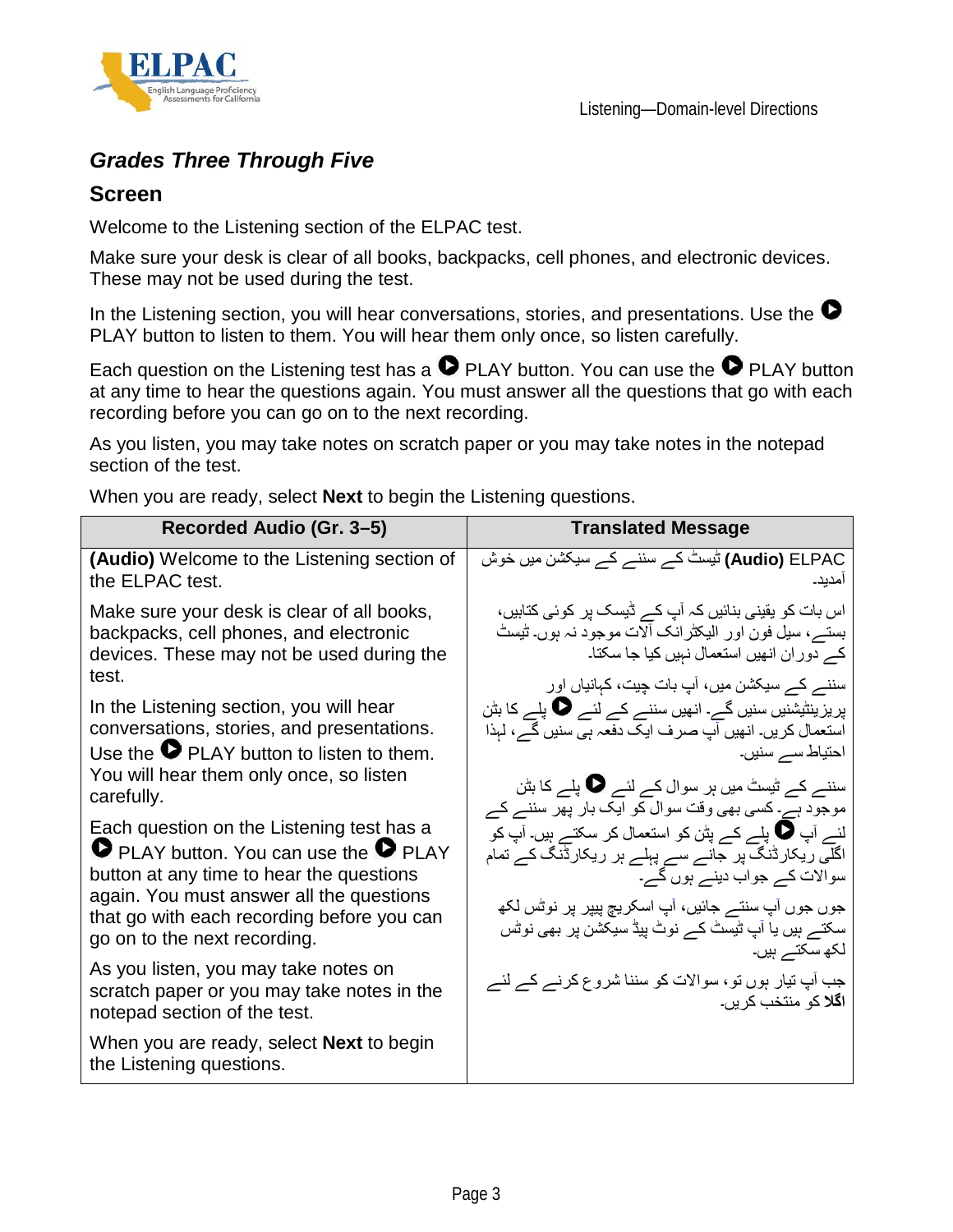

### *Grades Six Through Twelve*

#### **Screen**

Welcome to the Listening section of the ELPAC test.

Make sure your desk is clear of all books, backpacks, cell phones, and electronic devices. These may not be used during the test.

In the Listening section, you will hear conversations and presentations. Use the  $\bullet$  PLAY button to listen to them. You will hear them only once, so listen carefully.

Each question on the Listening test has a  $\bullet$  PLAY button. You can use the  $\bullet$  PLAY button at any time to hear the questions again. You must answer all the questions that go with each recording before you can go on to the next recording.

As you listen, you may take notes on scratch paper or you may take notes in the notepad section of the test.

When you are ready, select **Next** to begin the Listening questions.

| Recorded Audio (Gr. 6-12)                                                                                                                                                                                                                                | <b>Translated Message</b>                                                                                                                                                                                                                                    |
|----------------------------------------------------------------------------------------------------------------------------------------------------------------------------------------------------------------------------------------------------------|--------------------------------------------------------------------------------------------------------------------------------------------------------------------------------------------------------------------------------------------------------------|
| <b>(Audio)</b> Welcome to the Listening section of<br>the ELPAC test.                                                                                                                                                                                    | <b>Audio)</b> ELPAC) ٹیسٹ کے سننے کے سیکشن میں خوش<br>امدبد۔                                                                                                                                                                                                 |
| Make sure your desk is clear of all books,<br>backpacks, cell phones, and electronic<br>devices. These may not be used during the<br>test.                                                                                                               | اس بات کو یقینی بنائیں کہ آپ کے ڈیسک پر کوئی کتابیں،<br>بستے، سیل فون اور الیکٹرانک آلات موجود نہ ہوں۔ ٹیسٹ<br>کے دوران انھیں استعمال نہیں کیا جا سکتا۔<br>سننے کے سیکشن میں، آپ بات چیت اور پریزینٹیشنیں سنیں                                               |
| In the Listening section, you will hear<br>conversations and presentations. Use the<br>PLAY button to listen to them. You will<br>hear them only once, so listen carefully.                                                                              | گے۔ انھیں سننے کے لئے یا پلے کا بٹن استعمال کریں۔<br>انھیں آپ صرف ایک دفعہ ہی سنیں گے ، لہذا احتیاط سے<br>سنبر ،۔<br>سننے کے ٹیسٹ میں ہر سوال کے لئے <b>الی جا</b> پلے کا بٹن                                                                                |
| Each question on the Listening test has a<br>P PLAY button. You can use the P PLAY<br>button at any time to hear the questions<br>again. You must answer all the questions<br>that go with each recording before you can<br>go on to the next recording. | موجود ہے۔ کسی بھی وقت سوال کو ایک بار پھر سننے کے<br>لئے آپ ھا پلے کے پٹن کو استعمال کر سکتے ہیں۔ آپ کو<br>اگلے ریکارڈنگ پر جانے سے پہلے ہر ریکارڈنگ کے ت <i>م</i> ام<br>سوالات کے جواب دینے ہوں گے۔<br>جوں جوں آپ سنتـــر جائيں، آپ اسكريچ پيپر پر نوٹس لكھ |
| As you listen, you may take notes on<br>scratch paper or you may take notes in the<br>notepad section of the test.                                                                                                                                       | سکنے ہیں یا آپ ٹیسٹ کے نوٹ پیڈ سیکشن پر بھی نوٹس<br>لکھ سکتے ہیں۔<br>جب آپ تیار ہوں تو ، سوالات کو سننا شروع کرنے کے لئے<br>اگلا کو منتخب کریں۔                                                                                                              |
| When you are ready, select <b>Next</b> to begin<br>the Listening questions.                                                                                                                                                                              |                                                                                                                                                                                                                                                              |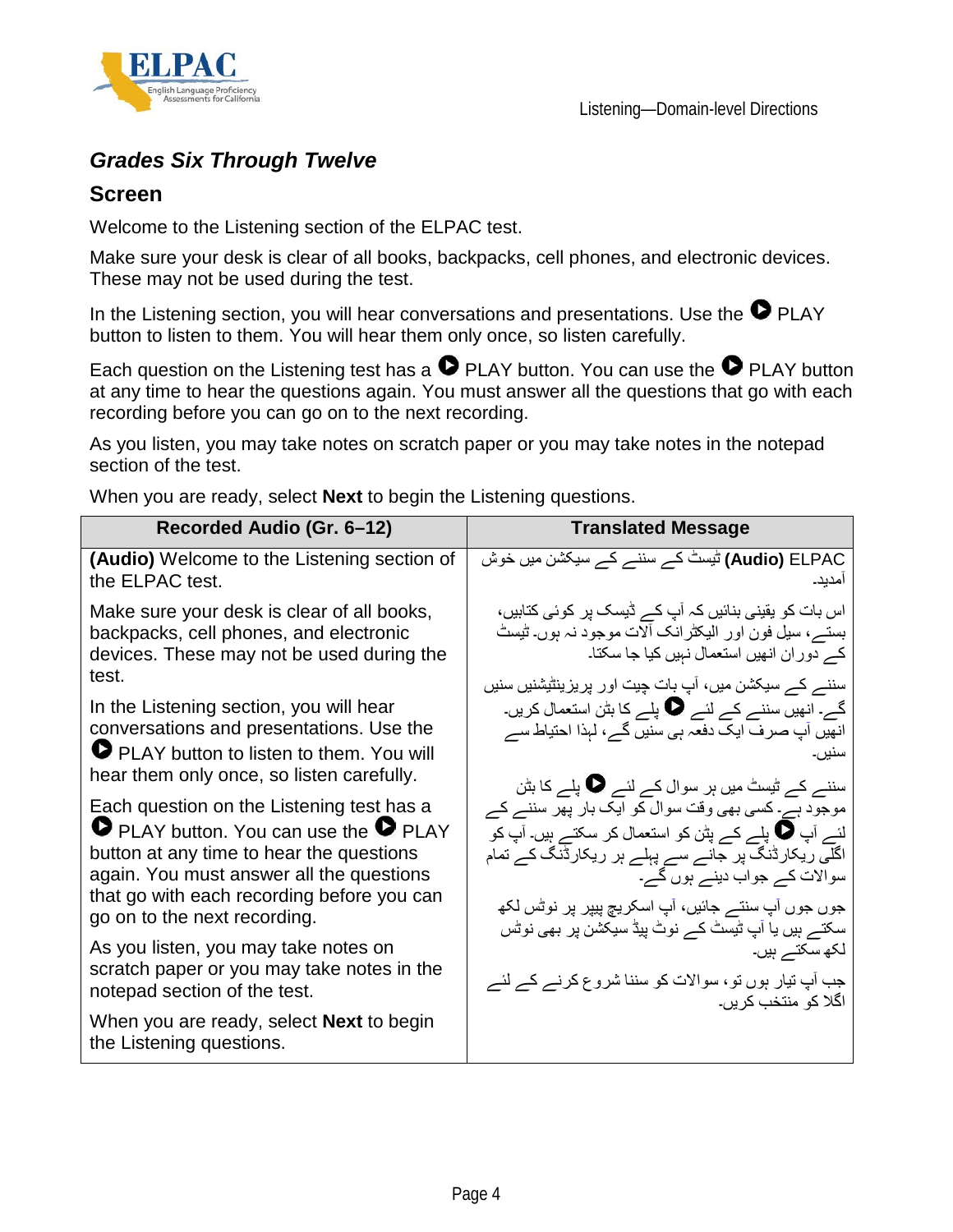

## *Kindergarten Through Grade Two Review Screen*

#### **Screen**

#### **Congratulations, you reached the end of the test!**

Thank you for your attention and hard work.

If there are any questions you marked for review, they will be displayed in the box below. Please finish reviewing any questions you want to, then select Submit Test at the bottom of the screen.

| Test Examiner (TE) Read Aloud (Gr. K-2)                       | <b>Translated Message</b>                                             |
|---------------------------------------------------------------|-----------------------------------------------------------------------|
| (TE SAY) Congratulations, you reached<br>the end of the test! | ۔ <b>(TE SAY)</b> مبارک ہو ، آپ ٹیسٹ کے اختتام تک پہنچ گئے<br>۔ بیں ! |
| Thank you for your attention and hard<br>work.                | آپ کی توجہ اور محنت پر  آپ کا شکر یہ۔                                 |

### *Grades Three Through Twelve Review Screen*

#### **Screen**

#### **Congratulations, you reached the end of the test!**

Thank you for your attention and hard work.

If there are any questions you marked for review, they will be displayed in the box below. Please finish reviewing any questions you want to, then select Submit Test at the bottom of the screen.

| Recorded Audio (Gr. 3-12)               | <b>Translated Message</b>                                                                                                                                                                                              |
|-----------------------------------------|------------------------------------------------------------------------------------------------------------------------------------------------------------------------------------------------------------------------|
| N/A (No recorded audio for this screen) | (Screen text)مبارک ہو، آپ ٹیسٹ کے اختتام تک پہنچ<br>گئے ہیں!                                                                                                                                                           |
|                                         | آب کی توجہ اور محنت پر آپ کا شکریہ۔                                                                                                                                                                                    |
|                                         | اگر کوئی ایسے سوالات ہیں، جن کی دوبار ہ جانچ کرنے کے<br>لئے آپ نے نشان لگایا ہے، تو وہ نیچے خانے میں ظاہر ہو<br>جائیں گے۔ بر اہ مہربانی اگر کوئی سے سوالات دوبار ہ<br>جانچنے ہوں تو اس عمل کو مکمل کریں، پھر اسکرین کے |
|                                         | نچلے حصے میں ٹیسٹ جمع کر ائیں کے بٹن کو منتخب<br>کر بر ہ                                                                                                                                                               |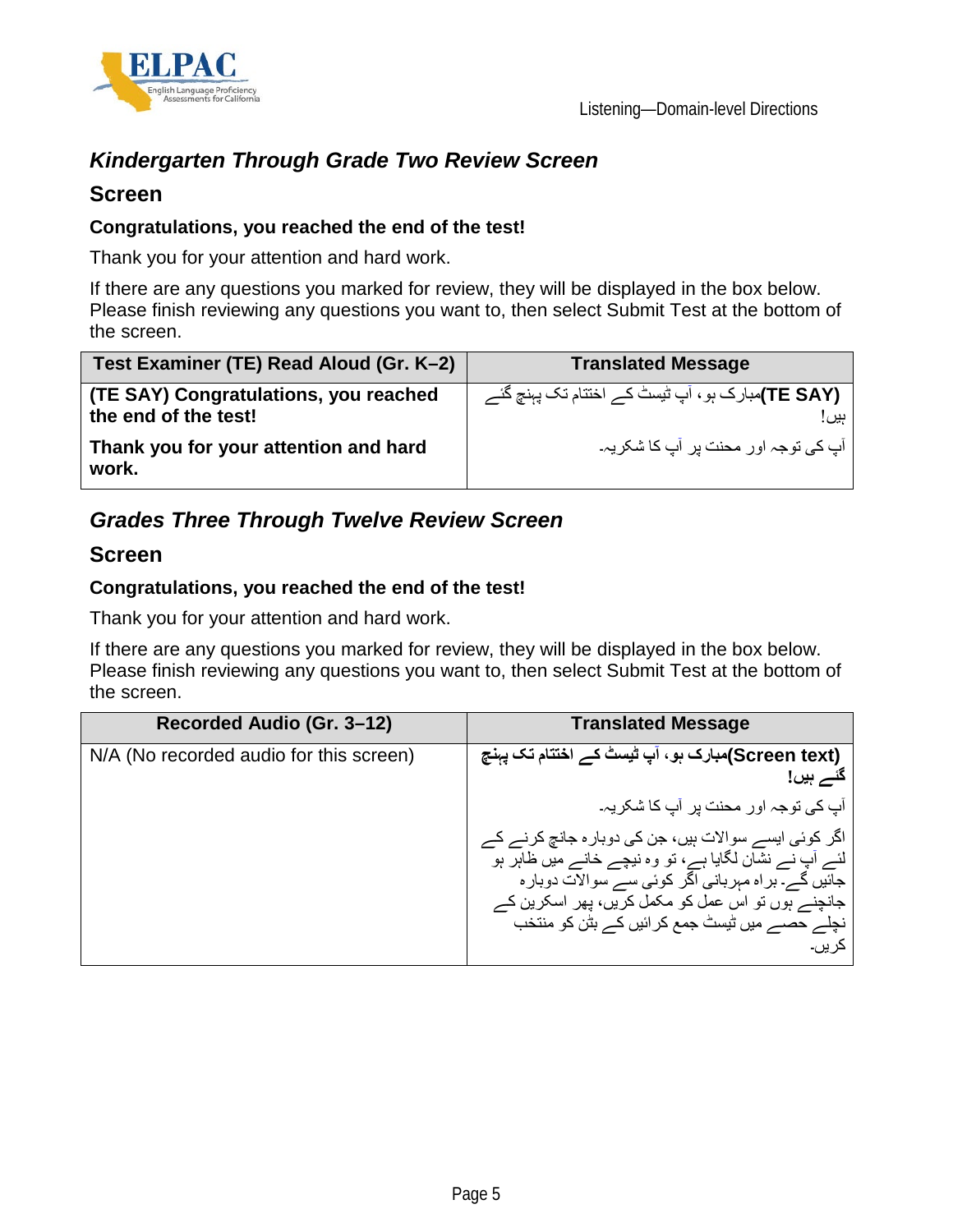



## **Listening—task type directions**

| <b>Task</b>                               | Grade       | <b>Message</b>                 | <b>Translated</b><br><b>Message</b> |
|-------------------------------------------|-------------|--------------------------------|-------------------------------------|
| Listen to a Short<br>Exchange             | Grades K-12 | Listen to a<br>conversation.   | ایک گفتگو کو سنیں۔                  |
| Listen to a<br>Classroom<br>Conversation  | Grades 1-12 | Listen to a<br>conversation.   | آیک گفتگو کو سنیں۔                  |
| Listen to a Story                         | Grades K-5  | Listen to a story.             | ایک کہانی کو سنیں۔                  |
| Listen to an Oral<br>Presentation         | Grades K-12 | Listen to some<br>information. | كچھ معلومات كو سنيں۔                |
| Listen to a Speaker<br>Support an Opinion | Grades 6-12 | Listen to a<br>conversation.   | ایک گفتگو کو سنیں۔                  |

## **Reading—Domain-level Directions**

## *Kindergarten Through Grade One*

#### **Screen**

Reading Test

| Test Examiner (TE) Read Aloud (Gr. K-1)                                                                                                                                                                                                                   | <b>Translated Message</b>                                                                                                                                                                                                                                                               |
|-----------------------------------------------------------------------------------------------------------------------------------------------------------------------------------------------------------------------------------------------------------|-----------------------------------------------------------------------------------------------------------------------------------------------------------------------------------------------------------------------------------------------------------------------------------------|
| (TE SAY) This is the Reading section of<br>the ELPAC test.                                                                                                                                                                                                | (TE SAY) یہ ELPAC ٹیسٹ کا پڑ ھنے کا سیکشن ہے۔<br>۔ ٹیسٹ کے اس حصے میں، ہم مل کر پڑھنے <b>ج</b> ا رہے ہیں۔                                                                                                                                                                               |
| In this part of the test, we are going to<br>read together. I will ask you some<br>questions. You will point to your answer<br>or tell me your answer with words. If you<br>are unsure of how to respond to a<br>question, just respond the best you can. | میں آپ سے کچھ سوال پوچھوں گا۔ آپ اپنے جواب کی<br>نشاندہی کریں گے یا مجھے اپنا جواب لفظوں میں بتائیں<br>گے۔ اگر آپ ہے یقینی کا شکار ہیں کہ کسی سوال کا جواب<br>کس طرح سے دیا جائے تو ، آپ جو بہترین جواب دے<br>سکتے ہیں، دیں۔<br>اگرآپ چاہیں کہ میں سوال کو دُہراؤں، تو بلاجھجک کہہ دیں۔ |
| If you need me to repeat a question, just<br>ask.                                                                                                                                                                                                         | اب آپ پڑھنے سے متعلقہ سوالات کو شروع کریں گے۔                                                                                                                                                                                                                                           |
| You will now begin the Reading<br>questions.                                                                                                                                                                                                              |                                                                                                                                                                                                                                                                                         |
|                                                                                                                                                                                                                                                           |                                                                                                                                                                                                                                                                                         |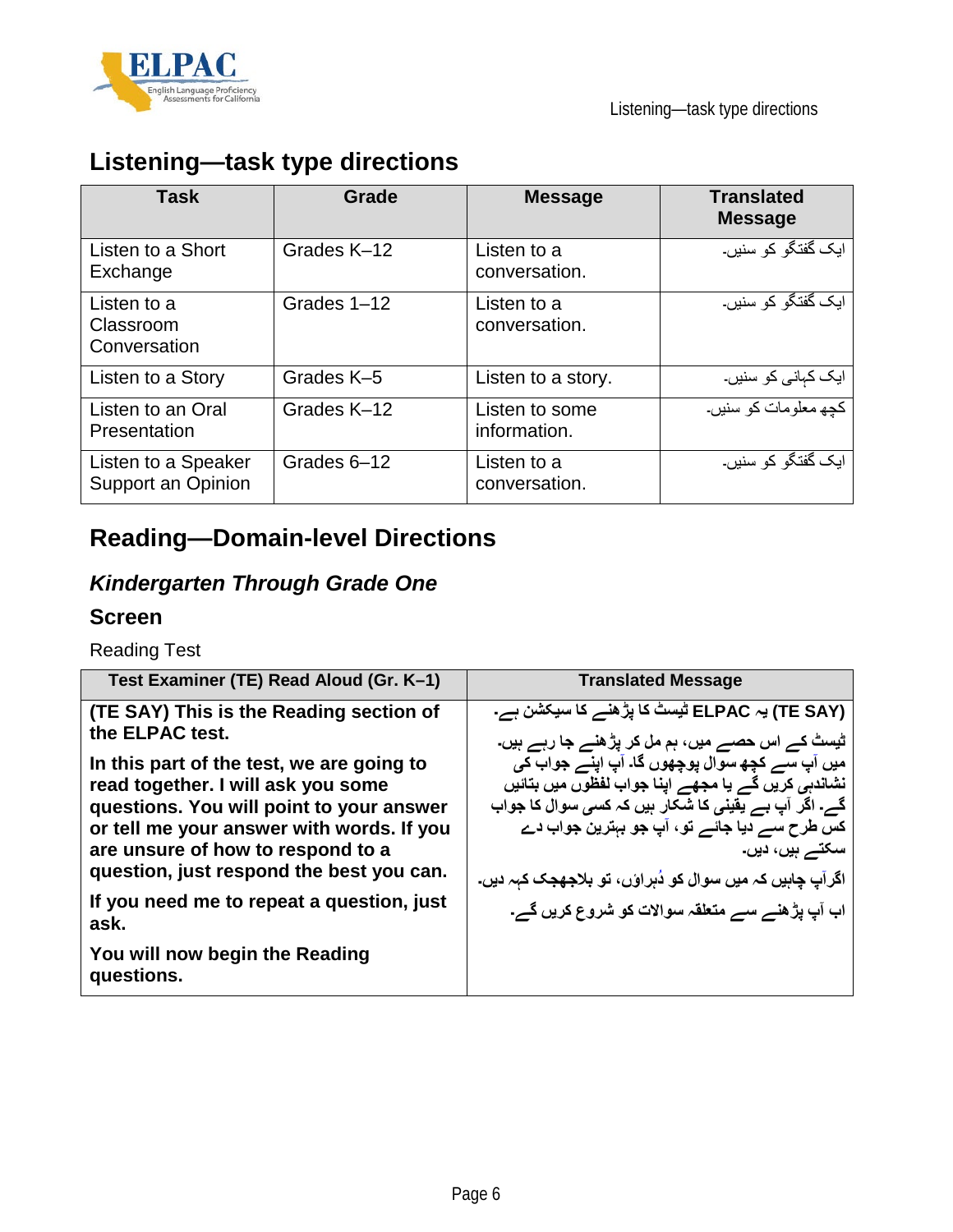



### *Grade Two*

#### **Screen**

This is the Reading section of the ELPAC test.

In this part of the test, we are going to read together. I will ask you some questions. You will point to your answer or tell me your answer with words. If you are unsure of how to respond to a question, just respond the best you can. If you need me to repeat a question, just ask.

You will now begin the Reading questions.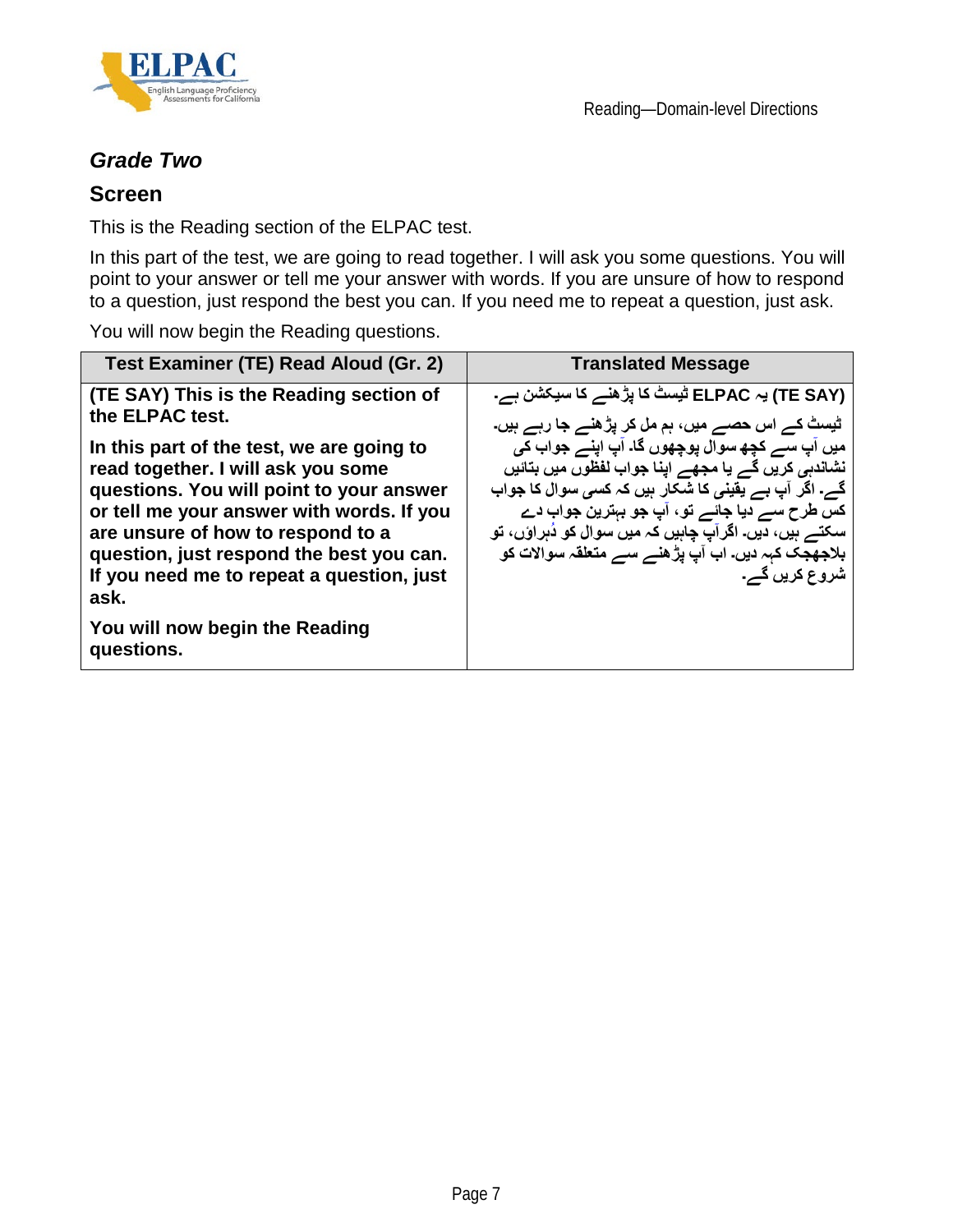



### *Grades Three Through Twelve (Summative ELPAC)*

#### **Screen**

Welcome to the Reading section of the ELPAC test.

Make sure your desk is clear of all books, backpacks, cell phones, and electronic devices. These may not be used during the test.

In this part of the test, you will read some passages and answer questions about them. Some passages may be student essays. Student essays may contain errors.

You must answer all the questions that go with each passage before you can go on to the next passage.

If you want any directions read to you during the test, just ask.

When you are ready, select **Next** to begin the Reading questions.

| Recorded Audio (Gr. 3-12)                                                 | <b>Translated Message</b>                              |
|---------------------------------------------------------------------------|--------------------------------------------------------|
| (Audio) Welcome to the Reading section of                                 | <b>Audio)E</b> LPAC) ٹیسٹ کے پڑ ھنے کے سیکشن میں       |
| the ELPAC test.                                                           | خوش آمديد۔                                             |
| Make sure your desk is clear of all books,                                | اس بات کو یقینی بنائیں کہ آپ کے ڈیسک پر کوئی کتابیں،   |
| backpacks, cell phones, and electronic                                    | بستـــر، سيل فون اور اليكثرانك ألات موجود نہ ہوں۔ ثيست |
| devices. These may not be used during the                                 | کے دوران انھیں استعمال نہیں کیا جا سکتا۔               |
| test.                                                                     | ٹیسٹ کے اس حصے میں، آپ کچھ پیرا گراف پڑ ھیں گے         |
| In this part of the test, you will read some                              | اور ان سے منعلق سوالات کا جواب دیں گے۔ کچھ پیر اگر اف  |
| passages and answer questions about                                       | ہو سکتا ہے کہ طلباء کے مضامین ہوں۔ طلباء کے مضامین     |
| them. Some passages may be student                                        | میں غلطیاں ہو سکتی ہیں۔                                |
| essays. Student essays may contain errors.                                | اگلے پیراگراف پر جانے سے پہلے آپ کو ہر پیراگراف کے     |
| You must answer all the questions that go                                 | ساتھ تمام سوالات کے جواب دینے ہوں گے۔                  |
| with each passage before you can go on to                                 | اگر آپ چاہتے ہیں کہ ٹیسٹ کے دوران آپ کو کوئی سی بھی    |
| the next passage.                                                         | ہدایات پڑ ھ کر سنائی جائیں، تو بلاجھجک کہہ دیں۔        |
| If you want any directions read to you during                             | جب آپ تیار ہوں تو، پڑ ہنے سے متعلقہ سوالات کو شروع     |
| the test, just ask.                                                       | کرنے کے لئے ا <b>گلا</b> کا انتخاب کریں۔               |
| When you are ready, select <b>Next</b> to begin<br>the Reading questions. |                                                        |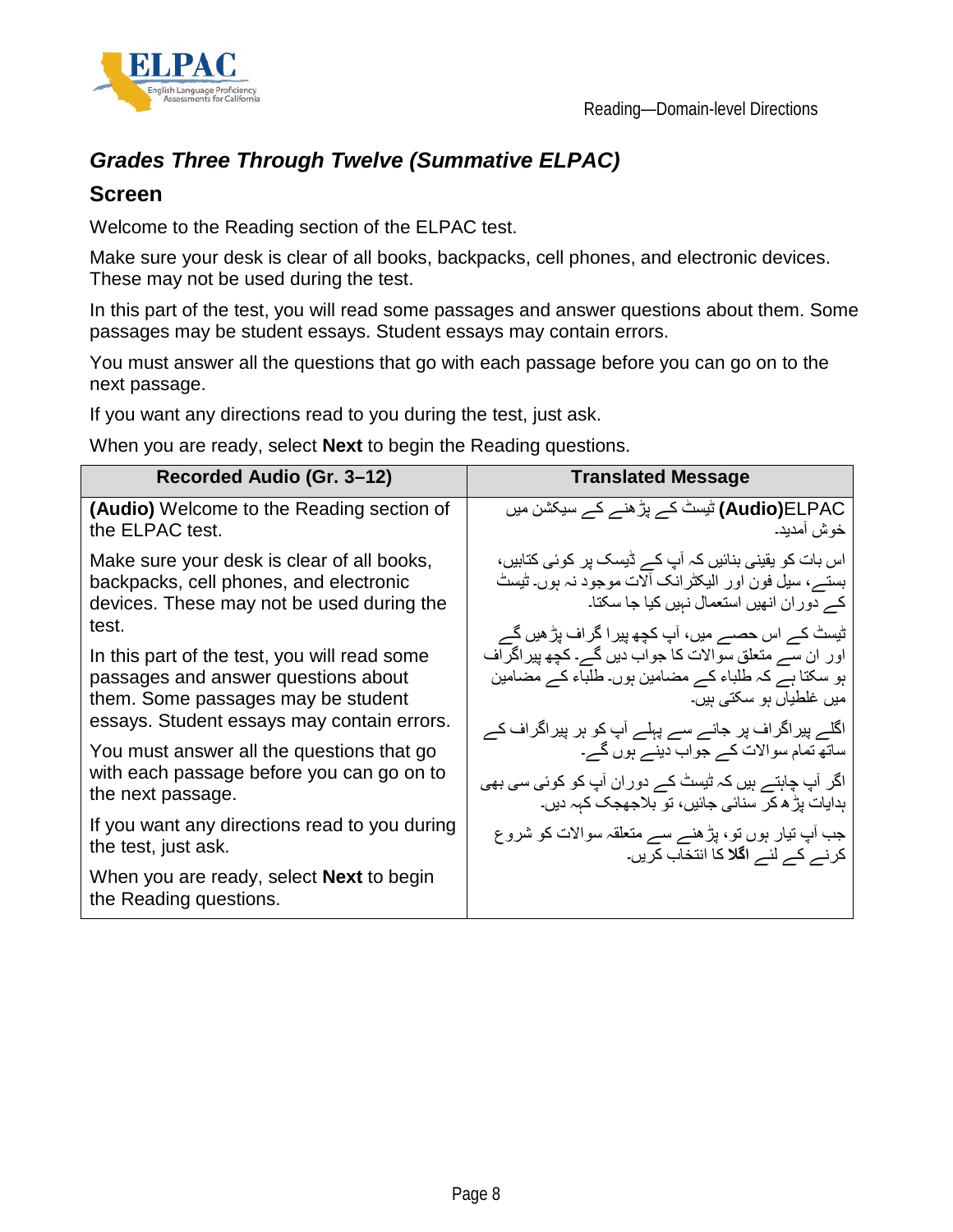



### *Grades Three Through Twelve (Initial ELPAC)*

#### **Screen**

Welcome to the Reading section of the ELPAC test.

Make sure your desk is clear of all books, backpacks, cell phones, and electronic devices. These may not be used during the test.

At the beginning of this section of the test, you will see some pictures and you will choose the sentence that matches the picture. After that, you will read some passages and answer questions about them. Some passages may be student essays. Student essays may contain errors.

You must answer all the questions that go with each passage before you can go on to the next passage.

If you want any directions read to you during the test, just ask.

When you are ready, select **Next** to begin the Reading questions.

| Recorded Audio (Gr. 3-12)                                                                                   | <b>Translated Message</b>                                                                              |
|-------------------------------------------------------------------------------------------------------------|--------------------------------------------------------------------------------------------------------|
| <b>(Audio)</b> Welcome to the Reading section of                                                            | <b>Audio) E</b> LPAC) ٹیسٹ کے پڑ ھنے کے سیکشن میں                                                      |
| the ELPAC test.                                                                                             | خوش امديد۔                                                                                             |
| Make sure your desk is clear of all books,                                                                  | اس بات کو یقینی بنائیں کہ آپ کے ڈیسک پر کوئی کتابیں،                                                   |
| backpacks, cell phones, and electronic                                                                      | بستـــر، سيل فون اور اليكثرانك ألات موجود نہ بوں۔ ثيستْ                                                |
| devices. These may not be used during the                                                                   | کے دوران انھیں استعمال نہیں کیا جا سکتا۔                                                               |
| test.                                                                                                       | ٹیسٹ کے اس سیکشن کے آغاز پر ، آپ کچھ تصاویر دیکھیں                                                     |
| At the beginning of this section of the test,                                                               | گے اور آپ اس جملے کا انتخاب کریں گے جو تصویر کے                                                        |
| you will see some pictures and you will                                                                     | ساتھ مطابقت رکھتا ہے۔ اس کے بعد، آپ کچھ پیرا گراف                                                      |
| choose the sentence that matches the                                                                        | پڑ ہیں گے اور   ان سے منعلق سوالات کا جواب دیں گے۔                                                     |
| picture. After that, you will read some                                                                     | کچھ پیر اگر اف ہو سکتا ہے کہ طلباء کے مضامین ہوں۔ طلباء                                                |
| passages and answer questions about                                                                         | کے مضامین میں غلطیاں ہو سکتی ہیں۔                                                                      |
| them. Some passages may be student                                                                          | اگلے پیراگراف پر جانے سے پہلے آپ کو ہر پیراگراف کے                                                     |
| essays. Student essays may contain errors.                                                                  | ساتھ تمام سوالات کے جواب دینے ہوں گے۔                                                                  |
| You must answer all the questions that go<br>with each passage before you can go on to<br>the next passage. | اگر آپ چاہتے ہیں کہ ٹیسٹ کے دوران آپ کو کوئی سی بھی<br>ہدایات پڑ ھ کر سنائی جائیں، تو بلاجھجک کہہ دیں۔ |
| If you want any directions read to you during                                                               | جب آپ تیار ہوں تو، پڑھنے سے متعلقہ سوالات کو شروع                                                      |
| the test, just ask.                                                                                         | کرنے کے لئے ا <b>گلا</b> کا انتخاب کریں۔                                                               |
| When you are ready, select <b>Next</b> to begin<br>the Reading questions.                                   |                                                                                                        |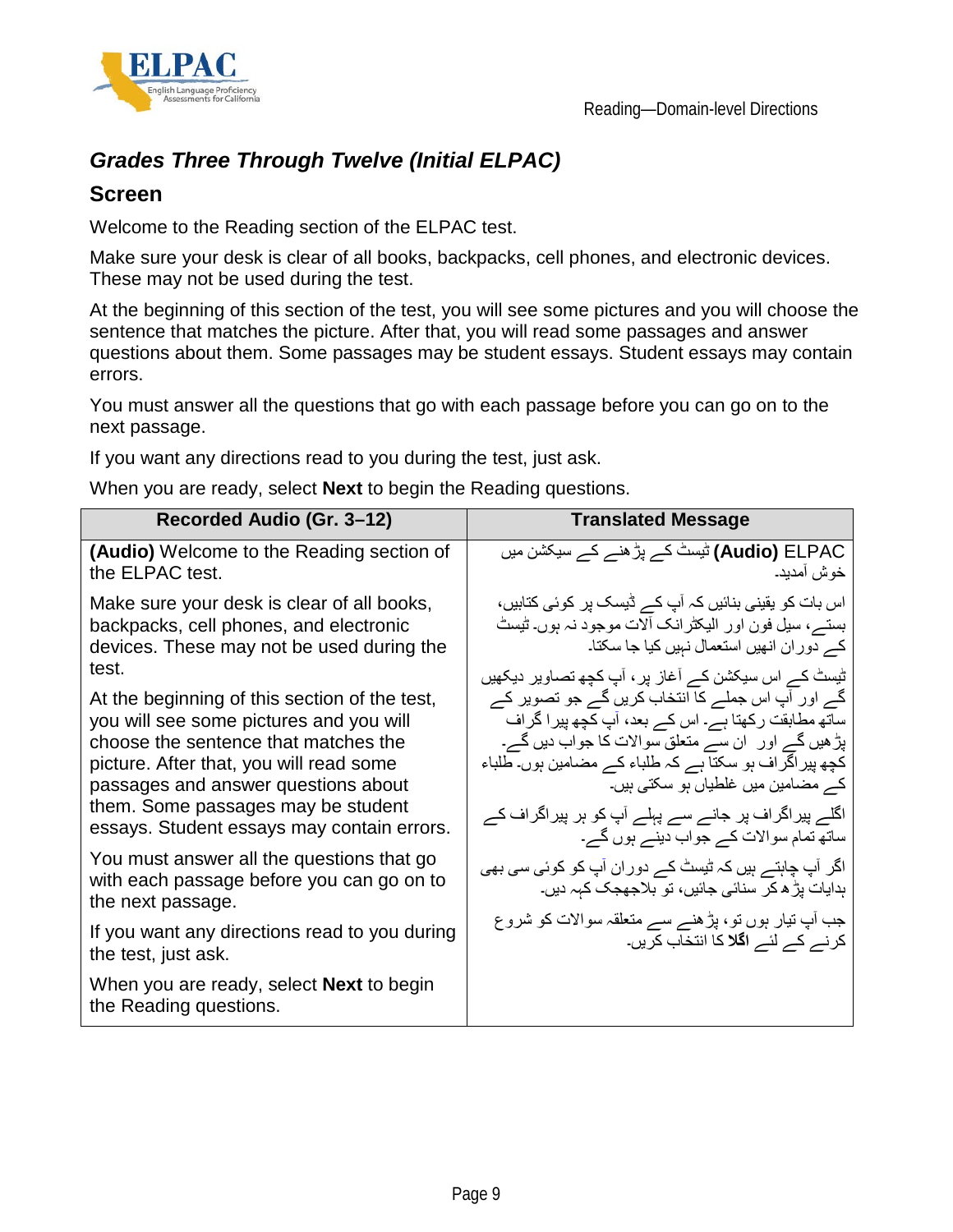

## *Kindergarten Through Grade Two Review Screen*

#### **Screen**

#### **Congratulations, you reached the end of the test!**

Thank you for your attention and hard work.

If there are any questions you marked for review, they will be displayed in the box below. Please finish reviewing any questions you want to, then select Submit Test at the bottom of the screen.

| Test Examiner (TE) Read Aloud (Gr. K-2)                       | <b>Translated Message</b>                                    |
|---------------------------------------------------------------|--------------------------------------------------------------|
| (TE SAY) Congratulations, you reached<br>the end of the test! | (TE SAY) مبارک ہو ، آپ کے ٹیسٹ کے اختتام تک پہنچ<br>گئے ہیں! |
| Thank you for your attention and hard<br>work.                | آپ کی توجہ اور محنت پر آپ کا شکریہ۔                          |

### *Grades Three Through Twelve Review Screen*

#### **Screen**

#### **Congratulations, you reached the end of the test!**

Thank you for your attention and hard work.

If there are any questions you marked for review, they will be displayed in the box below. Please finish reviewing any questions you want to, then select Submit Test at the bottom of the screen.

| Recorded Audio (Gr. 3-12)               | <b>Translated Message</b>                                                                                    |
|-----------------------------------------|--------------------------------------------------------------------------------------------------------------|
| N/A (No recorded audio for this screen) | (Screen) مبارک ہو ، آپ پڑھنے کے ٹیسٹ کے اختتام تک<br>پہنچ گئے ہیں!                                           |
|                                         | آپ کی توجہ اور محنت پر  آپ کا شکر یہ۔                                                                        |
|                                         | اگر کوئی ایسے سوالات ہیں، جن کی دوبار ہ جانچ کرنے کے<br>لئے آپ نے نشان لگایا ہے، تو وہ نیچے خانے میں ظاہر ہو |
|                                         | جائیں گے۔ بر اہ مہربانی اگر کوئی سے سوالات دوبار ہ                                                           |
|                                         | جانچنے ہوں تو اس عمل کو مکمل کریں، پھر اسکرین کے<br>نچلے حصے میں ٹیسٹ جمع کر ائیں کے بٹن کو منتخب            |
|                                         | کر پں۔                                                                                                       |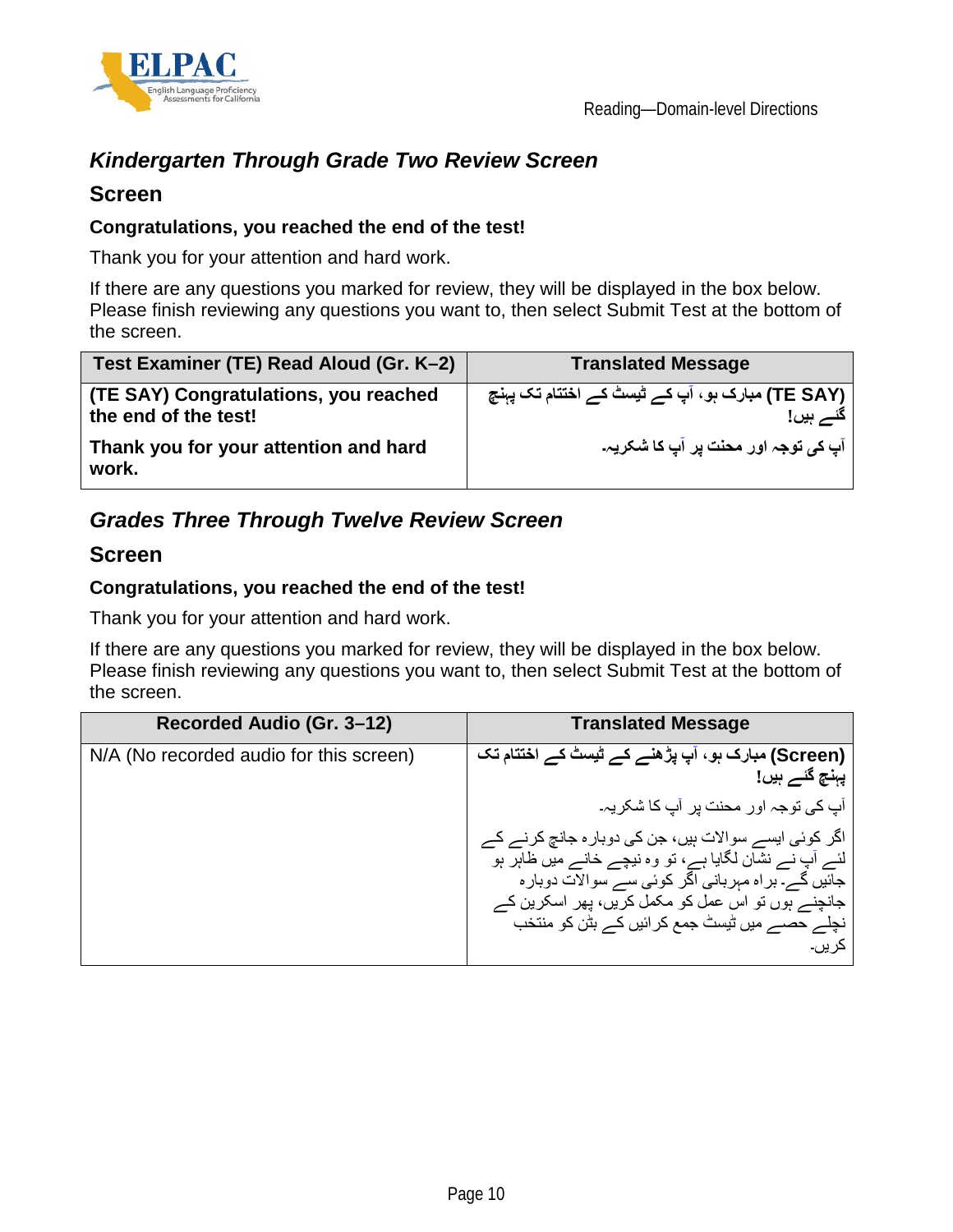



# **Reading—task type directions**

| <b>Task</b>                                 | Grade        | <b>Message</b>                                                                                         | <b>Translated</b><br><b>Message</b>                                                                                                     |
|---------------------------------------------|--------------|--------------------------------------------------------------------------------------------------------|-----------------------------------------------------------------------------------------------------------------------------------------|
| Read-Along Word<br>with Scaffolding         | Kindergarten | We are going to read<br>together.                                                                      | ہم ساتھ مل کر پڑھنے جا<br>رہے ہیں۔                                                                                                      |
| <b>Read-Along Story</b><br>with Scaffolding | Grades K-1   | We are going to read<br>together.                                                                      | ہم ساتھ مل کر پڑھنے جا<br>رہے ہیں۔                                                                                                      |
|                                             |              | [Prompt language<br>should remain in<br>English]                                                       | [ہدایات کو ، انگریزی میں ہی<br>رہنا چاہیے]<br>نشاندہی کریں کہ ہمیں کہاں                                                                 |
|                                             |              | Point to where we<br>should start reading.                                                             | سے پڑھنا شروع کرنا<br>چاہیے۔                                                                                                            |
|                                             |              | We will start reading<br>here. Put your finger<br>here. Follow along<br>with your finger as I<br>read. | ہم یہاں سے پڑھنا شروع<br>کریں گے۔ اپنی انگلی یہاں<br>رکھیں۔ جوں جوں میں پڑ ھتا<br>جاؤں آپ اپنی انگلی پھیرتے<br>ہوئے ساتھ ساتھ آگے بڑھتے |
|                                             |              | [Prompt language<br>should remain in<br>English]                                                       | جائيں۔<br>[ہدایات کو ، انگریزی میں ہی<br>رہنا چاہیے]                                                                                    |
|                                             |              | Now I will read the<br>story to you. Listen<br>while I read.                                           | اب میں آپ کے لئے کہانی<br>پڑ ھوں گا۔ میرے پڑ ھنے کے<br>دوران دھيان سے سنيں!                                                             |
| Read-Along<br>Information                   | Grades K-1   | Now we are going to<br>read together. Listen<br>while I read.                                          | اب ہم مل کر پڑ ھنے جا رہے<br>ہیں۔ میر ے پڑ ھنے کے<br>دوران دھيان سے سنيں!                                                               |
| Read and Choose a<br>Word                   | Grade 1      | Look at the picture.<br>Point to the word<br>that matches the<br>picture.                              | تصویر کو دیکھیں۔ اس لفظ<br>ک <i>ی</i> نشاندہی کریں جو تصویر<br>سے مطابقت رکھتا ہے۔                                                      |
| Read and Choose a<br>Word                   | Grade 2      | Look at the picture.<br>Choose the word<br>that matches the<br>picture.                                | تصویر کو دیکھیں۔ اس لفظ<br>کو منتخب کريں جو تصوير<br>سے مطابقت رکھتا ہے۔                                                                |
| Read and Choose a<br>Sentence               | Grade 1      | Look at the picture.<br>Point to the sentence<br>that matches the<br>picture.                          | تصویر کو دیکھیں۔ اس<br>جملے کی نشاندہی کریں جو<br>تصویر سے مطابقت رکھتا<br>ہے۔                                                          |
| Read and Choose a<br>Sentence               | Grades 2-12  | Look at the picture.<br>Choose the<br>sentence that<br>matches the picture.                            | تصویر کو دیکھیں۔ اس<br>جملے کو منتخب کریں جو<br>تصویر سے مطابقت رکھتا<br>ہے۔                                                            |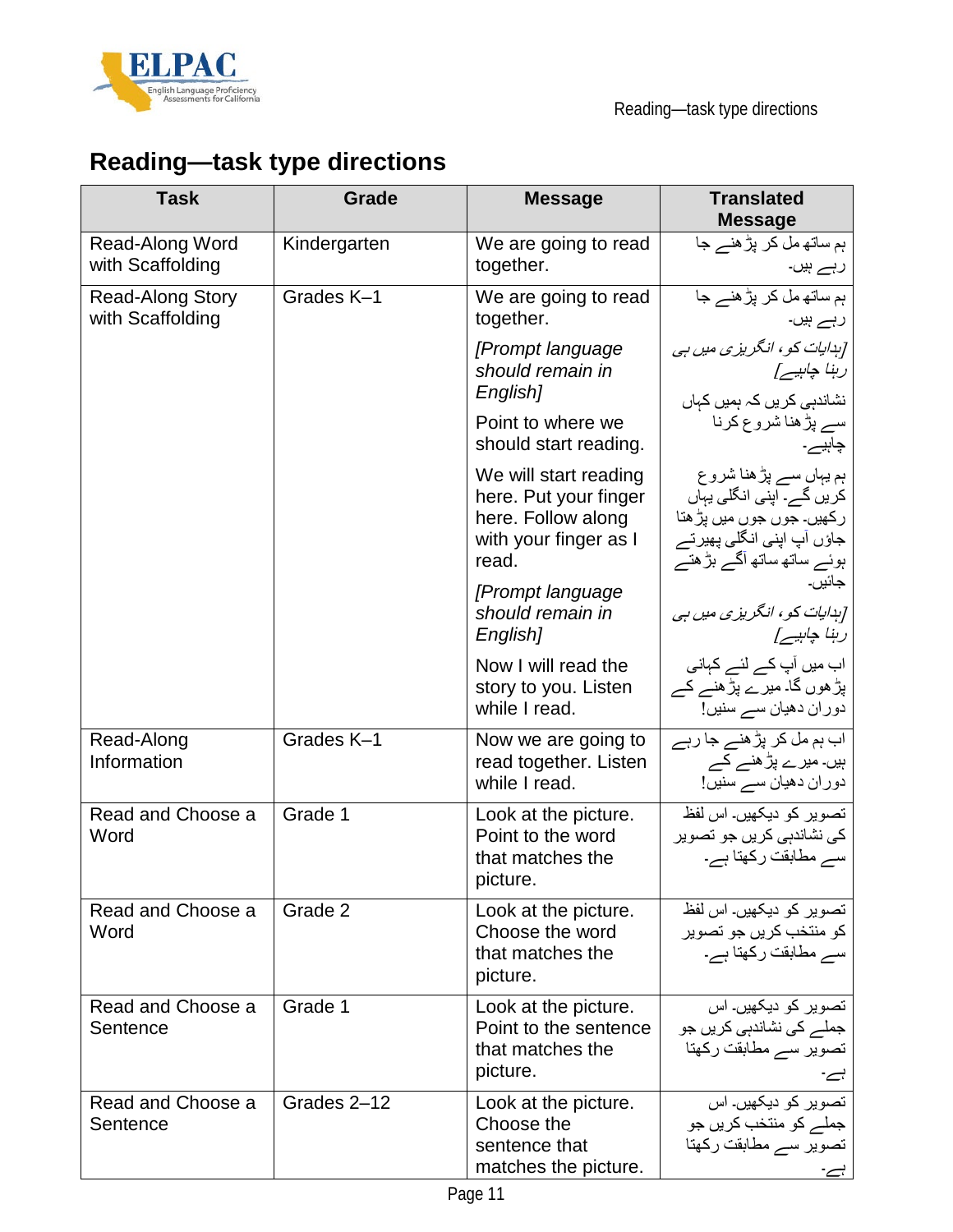

## Reading—task type directions (*continuation one*)

| <b>Task</b>                                     | <b>Grade</b> | <b>Message</b>                                                                                                          | <b>Translated</b><br><b>Message</b>                                                                                                |
|-------------------------------------------------|--------------|-------------------------------------------------------------------------------------------------------------------------|------------------------------------------------------------------------------------------------------------------------------------|
| <b>Read a Short</b><br>Informational<br>Passage | Grade 1      | Now you are going<br>to read a text on<br>your own. I will ask<br>you some questions<br>about what you have<br>read.    | اب آپ خود اپنے طور پر<br>تحریر پڑھنے جا رہے ہیں۔<br>آپ نے کیا پڑ <i>ھ</i> ا ہے میں<br>اسکے بارے میں آپ سے<br>کچھ سوالات کروں گا۔   |
| Read a Short<br>Informational<br>Passage        | Grades 2-12  | Read the text, then<br>answer the<br>questions.                                                                         | تحریر کو پڑھیں، اور پھر<br>سو الات کا جو اب دیں۔                                                                                   |
| <b>Read a Student</b><br>Essay                  | Grades 3-12  | A student has written<br>an essay. The essay<br>may include errors.<br>Read the essay,<br>then answer the<br>questions. | ایک طالب علم نے ایک<br>مضمون لکھا ہے۔ مضمون<br>میں غلطیاں ہو سکتی ہیں۔<br>مضمون کو پڑھیں، اور پھر<br>سو الات کا جو اب دیں۔         |
| Read a Literary<br>Passage                      | Grade 1      | Now you are going<br>to read a story on<br>your own. Then you<br>will answer<br>questions about<br>what you have read.  | اب آپ اپنے طور پر خود<br>ایک کہانی پڑ ہنے جا رہے<br>ہیں۔ اس کے بعد جو کچھ آپ<br>نے پڑھا ہے اس کے بارے<br>میں سوالوں کا آپ جواب دیں |
| Read a Literary<br>Passage                      | Grades 2-12  | Read the story, then<br>answer the<br>questions.                                                                        | کہانی کو پڑھیں، اور پھر<br>سو الات کا جو اب دیں۔                                                                                   |
| Read an<br>Informational<br>Passage             | Grade 1      | Now you will read a<br>text on your own.<br>Then you will answer<br>some questions<br>about what you have<br>read.      | اب آپ اپنے طور پر خود<br>ایک تحریر پڑ ہنے لگے ہیں۔<br>اس کے بعد جو کچھ پڑ ھا<br>ہے اس کے بارے میں بعض<br>سوالوں کا آپ جواب دیں     |
| Read an<br>Informational<br>Passage             | Grades 2-12  | Read the text, then<br>answer the<br>questions.                                                                         | تحریر کو پڑھیں، اور پھر<br>سوالات کا جواب دیں۔                                                                                     |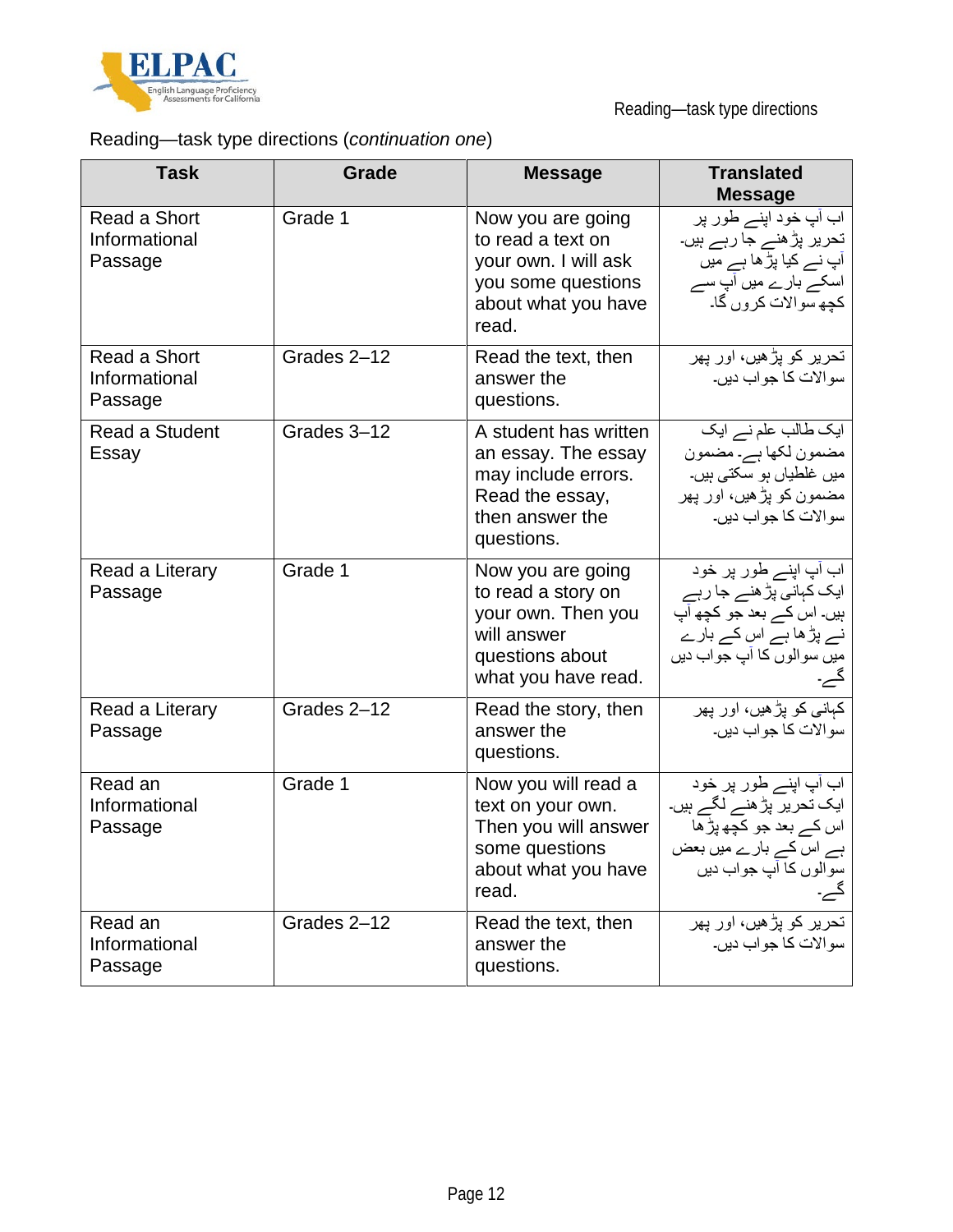

## **Writing—Domain-level Directions**

### *Kindergarten Through Grade Two*

#### **Screen**

(No screen—all on paper)

| <b>Translated Message</b>                                                                                                                                                 |
|---------------------------------------------------------------------------------------------------------------------------------------------------------------------------|
| (TE SAY) آج، آپ ELPAC کا تحریری ٹیِسٹ دیں گے۔<br>اگر آپ ہے یقینی کا شکار ہیں کہ ک <i>سی</i> سوال کا جواب کس<br>طرح سے دیا جائے تو، آپ جو بېترین جواب دے سکتے<br>ہیں، دیں۔ |
| ٹیسٹ کے اس حصے میں، آپ بعض سوالوں کے اپنے<br>جوابات کو کاغذ پر لکھیں گے۔                                                                                                  |
| اگر آپ کو <b>ضرورت ہو کہ کوئ<i>ی سے بھی</i> سوالات دُہر</b> ائے<br>جائیں تو ، بلاجھجک کہہ دیں۔                                                                            |
| اب آپ لکھائی سے متعلق سوالات کا آغاز کریں گے۔                                                                                                                             |
|                                                                                                                                                                           |

### *Grades Three Through Twelve*

#### **Screen**

Welcome to the Writing section of the ELPAC test.

Make sure your desk is clear of all books, backpacks, cell phones, and electronic devices. These may not be used during the test.

Each question on the Writing test has a  $\bullet$  PLAY button. You can use the  $\bullet$  PLAY button at any time to hear the questions again.

In this part of the test you will type your responses to questions in the boxes provided.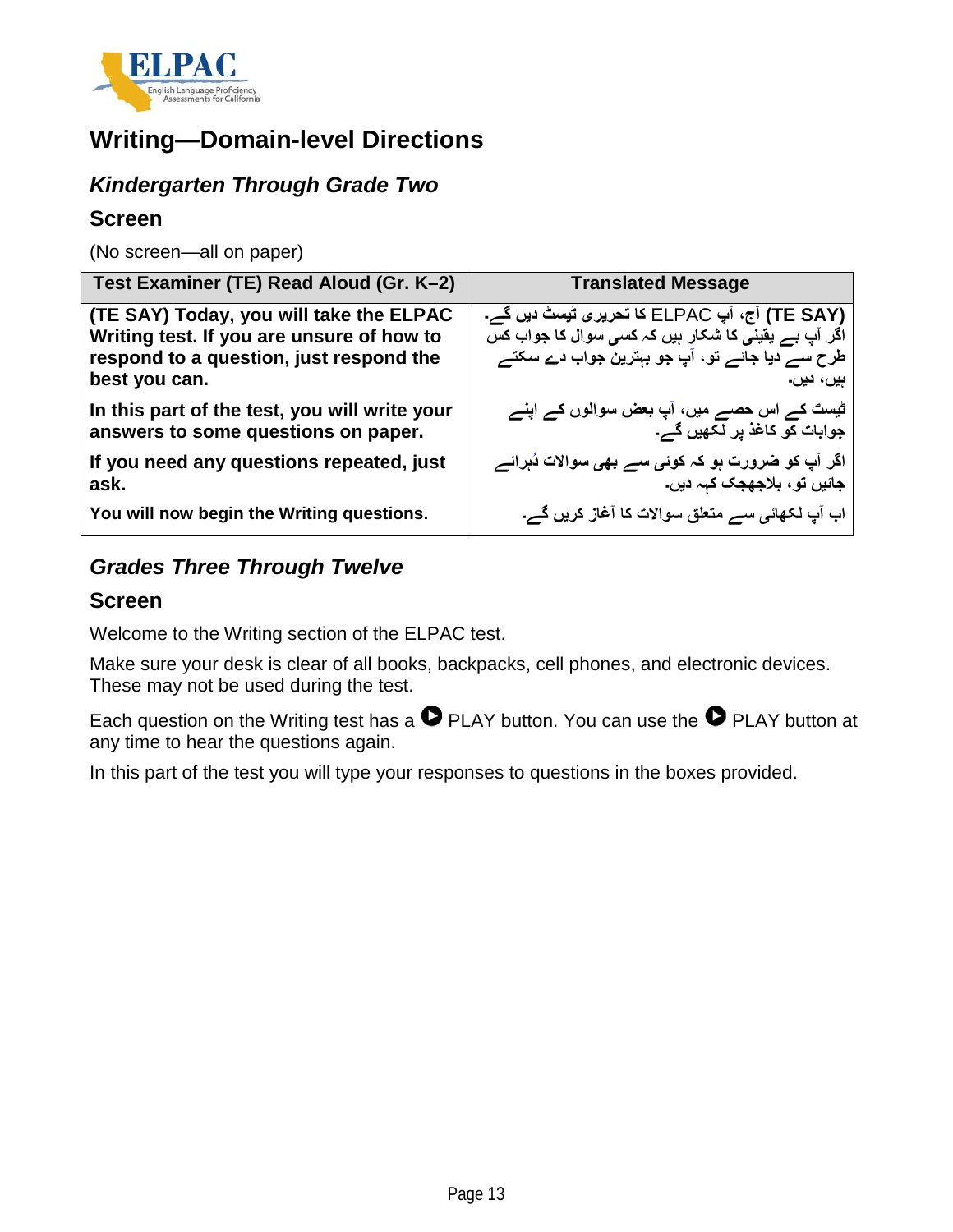

When you are ready, select **Next** to begin the Writing questions. Make sure to answer all questions in English.

| Recorded Audio (Gr. 3-12)                                                                                                                              | <b>Translated Message</b>                                                                                                                                                                                                                  |
|--------------------------------------------------------------------------------------------------------------------------------------------------------|--------------------------------------------------------------------------------------------------------------------------------------------------------------------------------------------------------------------------------------------|
| <b>(Audio)</b> Welcome to the Writing section of the<br>ELPAC test.                                                                                    | <b>Audio)</b> ELPAC) ٹیسٹ کے لکھائی کے سیکشن میں<br>خوش أمديد.                                                                                                                                                                             |
| Make sure your desk is clear of all books,<br>backpacks, cell phones, and electronic<br>devices. These may not be used during the<br>test.             | اس بات کو یقینی بنائیں کہ آپ کے ڈیسک پر کوئی کتابیں،<br>بستـــر، سيل فون اور اليكثرانك ألات موجود نہ بوں۔ تُيستُ<br>کے دوران انھیں استعمال نہیں کیا جا سکتا۔                                                                               |
| Each question on the Writing test has a $\bullet$<br>PLAY button. You can use the $\bullet$ PLAY<br>button at any time to hear the questions<br>again. | لکھائی کے ٹیسٹ میں ہر سوال کے لئے کے پلے کا بٹن<br>موجود ہے۔ کسی بھی وقت سوال کو ایک بار پھر سننے کے<br>لئے آپ ھا بلے کے بٹن کو استعمال کر سکتے ہیں۔<br>ٹیسٹ کے اس حصے میں آپ سوالات کے جوابات کو فراہم<br>کیے گئے خانوں میں ٹائپ کریں گے۔ |
| In this part of the test you will type your<br>responses to questions in the boxes<br>provided.                                                        | جب آبِ تيار ہوں تو ، <b>اگلا</b> کو منتخب کريں تاکہ تحري <i>ر ي</i><br>سوالات کو شروع کیا جائے۔ اس بات کو یقینی بنائیں کہ تمام<br>سوالات کے جوابات انگریزی میں ہوں۔                                                                        |
| When you are ready, select <b>Next</b> to begin<br>the Writing questions. Make sure to answer<br>all questions in English.                             |                                                                                                                                                                                                                                            |

### *Grades Three Through Twelve Review Screen*

#### **Screen**

#### **Congratulations, you reached the end of the test!**

Thank you for your attention and hard work.

If there are any questions you marked for review, they will be displayed in the box below. Please finish reviewing any questions you want to, then select Submit Test at the bottom of the screen.

| Recorded Audio (Gr. 3-12)               | <b>Translated Message</b>                                                                                                                                            |
|-----------------------------------------|----------------------------------------------------------------------------------------------------------------------------------------------------------------------|
| N/A (No recorded audio for this screen) | (Screen text) مبارک ہو ، آپ ٹیسٹ کے اختتام تک پہنچ<br>گئے ہیں!                                                                                                       |
|                                         | آپ کی توجہ اور محنت پر  آپ کا شکر پہ۔                                                                                                                                |
|                                         | اگر کوئی ایسے سوالات ہیں، جن کی دوبار ہ جانچ کرنے کے<br>لئے آپ نے نشان لگایا ہے، تو وہ نیچے خانے میں ظاہر ہو<br>جاَنَیں گے۔ بر اہ مہربانی اگر کوئی سے سوالات دوبار ہ |
|                                         | جانچنے ہوں تو اس عمل کو مکمل کریں، پھر اسکرین کے<br>نچلے حصے میں ٹیسٹ جمع کر ائیں کے بٹن کو منتخب                                                                    |
|                                         | کر بر ہے                                                                                                                                                             |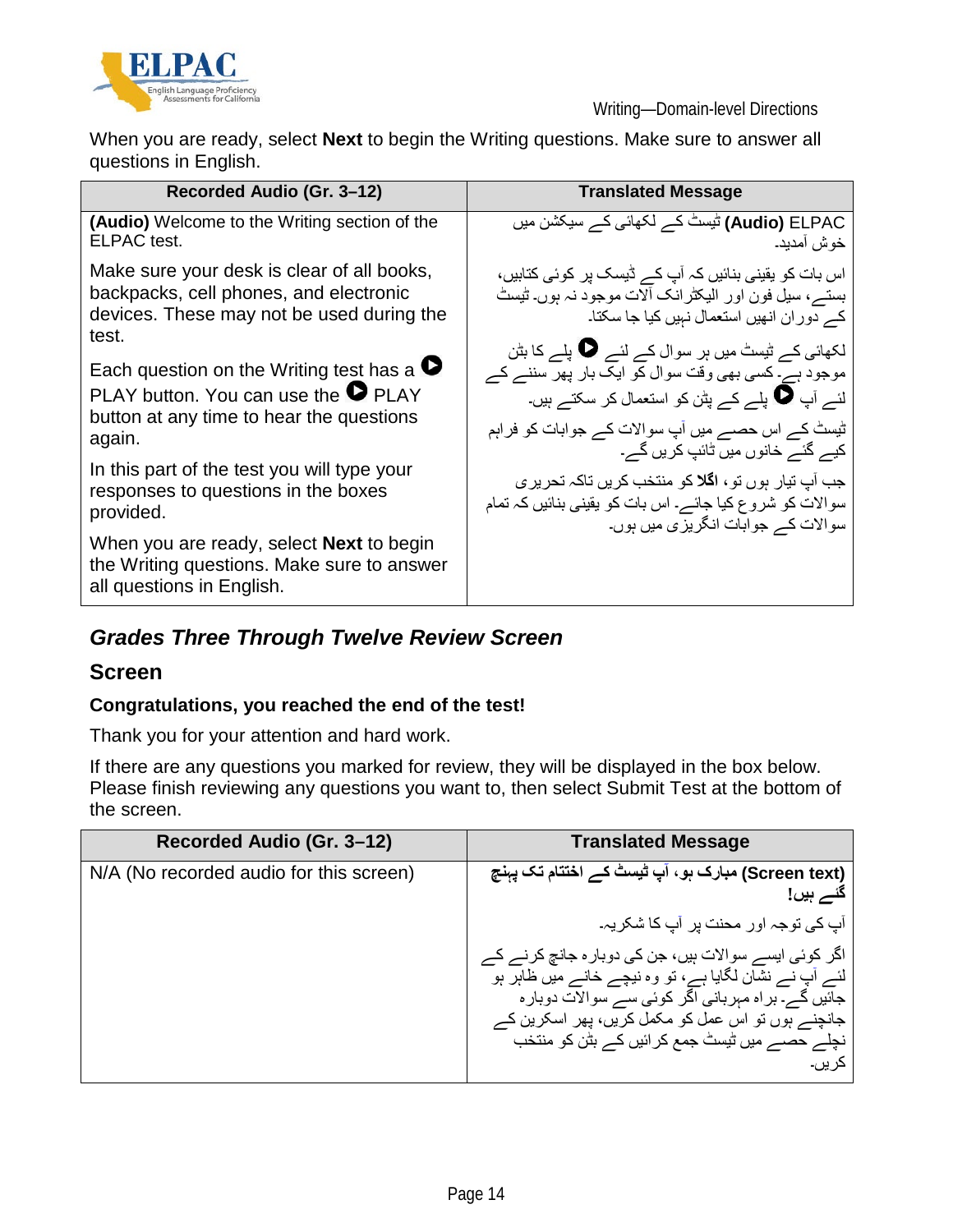

# **Writing—task type directions**

| <b>Task</b>                                       | <b>Grade</b> | <b>Message</b>                                                                                                                                                                                                                                                                                         | <b>Translated</b><br><b>Message</b>                                                                                                                                                                                                                                                                           |
|---------------------------------------------------|--------------|--------------------------------------------------------------------------------------------------------------------------------------------------------------------------------------------------------------------------------------------------------------------------------------------------------|---------------------------------------------------------------------------------------------------------------------------------------------------------------------------------------------------------------------------------------------------------------------------------------------------------------|
| Label a Picture-<br>Word, with<br>Scaffolding     | Grades K-1   | Now we are going to<br>write some letters<br>and words together.                                                                                                                                                                                                                                       | اب ہم كچھ حروف اور الفاظ<br>کو ملا کر لکھیں گے۔                                                                                                                                                                                                                                                               |
| Write a Story<br>Together with<br>Scaffolding     | Grades K-2   | We are going to<br>write a story<br>together.                                                                                                                                                                                                                                                          | ہم مل کر ایک کہانی لکھنے<br>والے ہیں۔                                                                                                                                                                                                                                                                         |
| Write an<br><b>Informational Text</b><br>Together | Grades 1-2   | Now I am going to<br>tell you some<br>information. Listen<br>carefully. Then we<br>will write about what<br>we have learned.                                                                                                                                                                           | اب میں آپ کو کچھ معلومات<br>دینا چاہتا ہوں۔ دھیان سے<br>سنیں۔ تو ہم اس بارے میں<br>لکھیں گے کہ ہم نے کیا<br>سیکھا ہے۔                                                                                                                                                                                         |
| Describe a Picture                                | Grade 1      | In this part of the<br>test, you will write a<br>sentence on your<br>own.                                                                                                                                                                                                                              | ٹیسٹ کے اس حصے میں،<br>أپ خود سے ایک جملہ<br>لکھیں گے۔                                                                                                                                                                                                                                                        |
| Describe a Picture                                | Grade 2      | Write about what is<br>happening in the<br>picture.                                                                                                                                                                                                                                                    | اس حوالے سے لکھیں کہ<br>تصویر میں کیا ہو رہا ہے۔                                                                                                                                                                                                                                                              |
| Describe a Picture                                | Grades 3-12  | Imagine that you and<br>a partner are going<br>to describe a picture.<br>Your partner has<br>started writing a<br>paragraph about the<br>picture. The<br>paragraph may<br>contain errors. Read<br>your partner's<br>paragraph and then<br>follow the directions<br>for answering the<br>two questions. | تصور کریں کہ آپ اور آپ<br>کا ایک ساتھی ایک تصویر<br>کو بیان کرنے لگے ہیں۔ آپ<br>کے ساتھی نے تصویر کے<br>بار ے میں ایک پیر ا گر اف<br>لکھنا شروع کر دیا ہے۔<br>پیر اگر اف میں غلطیاں<br>ہوسکتی ہیں۔ اپنے ساتھی<br>کے پیر اگر اف کو پڑ ھیں اور<br>پهر دو سوالات کا جواب<br>دینے کے لئے ہدایات پر<br>عمل کر بر ۔ |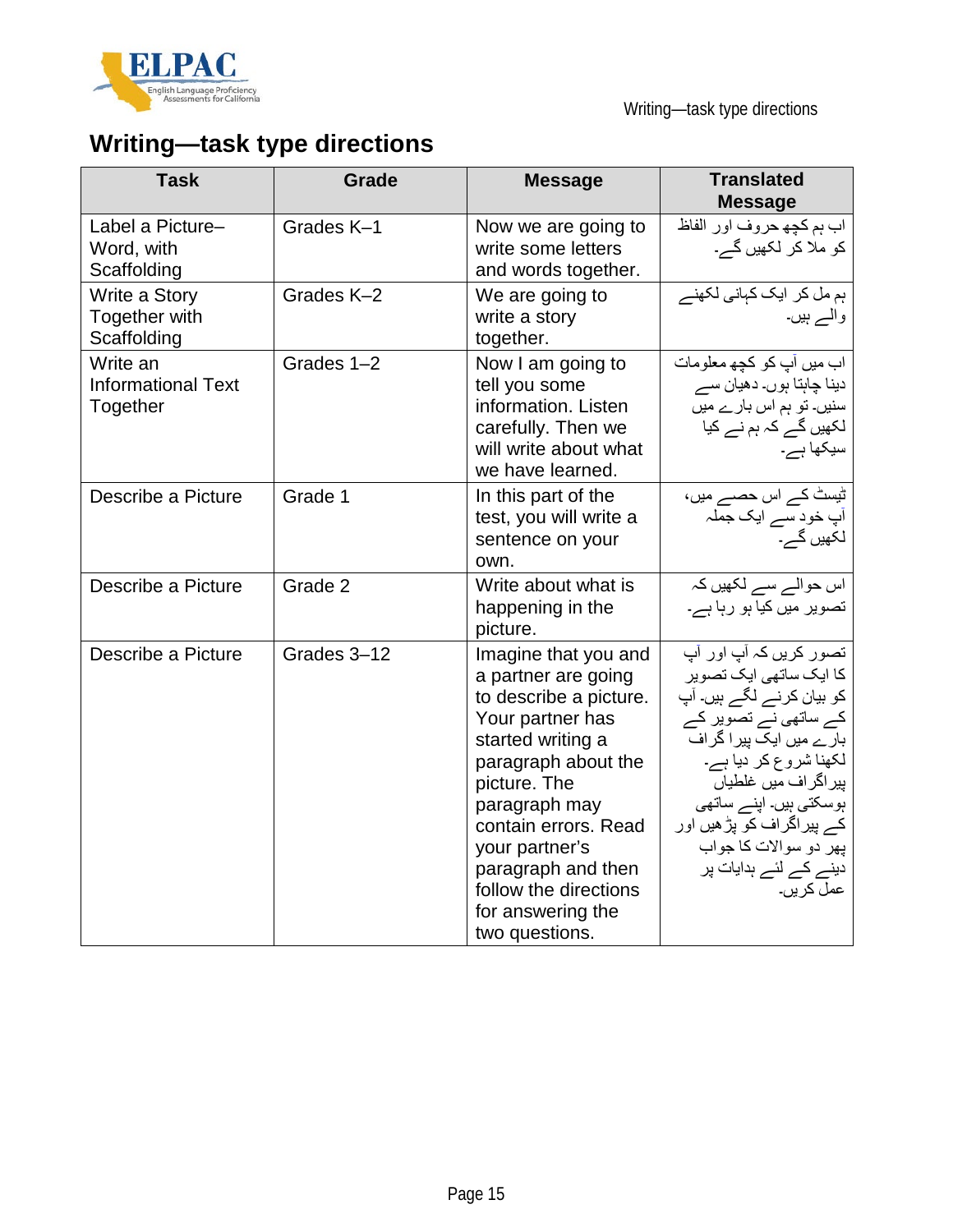

## Writing—task type directions (*continuation one*)

| <b>Task</b>                  | Grade   | <b>Message</b>                                                                                                                                                                                                                                                                                                                                                                                                                                                                                                                   | <b>Translated</b><br><b>Message</b>                                                                                                                                                                                                                                                                                                                                                                                                                                       |
|------------------------------|---------|----------------------------------------------------------------------------------------------------------------------------------------------------------------------------------------------------------------------------------------------------------------------------------------------------------------------------------------------------------------------------------------------------------------------------------------------------------------------------------------------------------------------------------|---------------------------------------------------------------------------------------------------------------------------------------------------------------------------------------------------------------------------------------------------------------------------------------------------------------------------------------------------------------------------------------------------------------------------------------------------------------------------|
| Write About an<br>Experience | Grade 1 | You are going to<br>write in English<br>about something that<br>happened to you.<br>[Prompt should<br>remain in English]<br>You should write<br>at least one<br>complete<br>sentence.<br>Use descriptions,<br>$\bullet$<br>details, and<br>examples to<br>make your writing<br>interesting.                                                                                                                                                                                                                                      | آپ انگریزی میں ایسی بات<br>لکھنے جا رہے ہیں جو اپ<br>کو درپیش آئ <i>ی</i> ہے۔<br>[ہدایات، انگریزی میں ہی<br>رېنا چاپين]<br>آپ کو کم از کم ایک<br>مکمل جملہ لکھنا چاہیے۔<br>اپنی تحریر کو دلچسپ<br>بنانے کے لئے<br>وضَلَحْتُوْنَ، تَفْصَيْلَات،<br>اور مثالوں کا استعمال<br>کريں۔                                                                                                                                                                                          |
| Write About an<br>Experience | Grade 2 | You are going to<br>write a paragraph in<br>English about your<br>personal experience.<br>[Prompt should<br>remain in English]<br>Your paragraph<br>$\bullet$<br>should include at<br>least three<br>complete<br>sentences.<br>Use descriptions,<br>$\bullet$<br>details, and<br>examples to<br>make your writing<br>interesting.<br>Check your<br>$\bullet$<br>writing for correct<br>grammar, capital<br>letters,<br>punctuation, and<br>spelling.<br>Do not write<br>$\bullet$<br>outside the box.<br>Please write<br>neatly. | آپ اپنے ذاتی تجربہ کے<br>بارے میں انگریزی میں ایک<br>پیرگراف لکھنے جا رہے<br>[ہدایات، انگریزی میں ہی<br>رہنا چاہیں]<br>آپ کے پیر اگر اف میں<br>كم از كم تين مكمل<br>جملے شامل ہونا چاہیں۔<br>اپنی تحریر کو دلچسپ<br>بنانے کے لئے<br>وضاحتون، تفصيلات،<br>اور مثالوں کا استعمال<br>کریں۔<br>درست گرامر ، بڑے<br>حروف تبجي، اوقاف،<br>اور ہجوں کے لئے اپنی<br>تحریر ک <i>ی</i> جانچ پڑتال<br>کريں۔<br>خانے سے باہر مت<br>لکھیں۔ براہ مبربانی<br>لكهائي صاف ستهرى<br>ر كھيں۔ |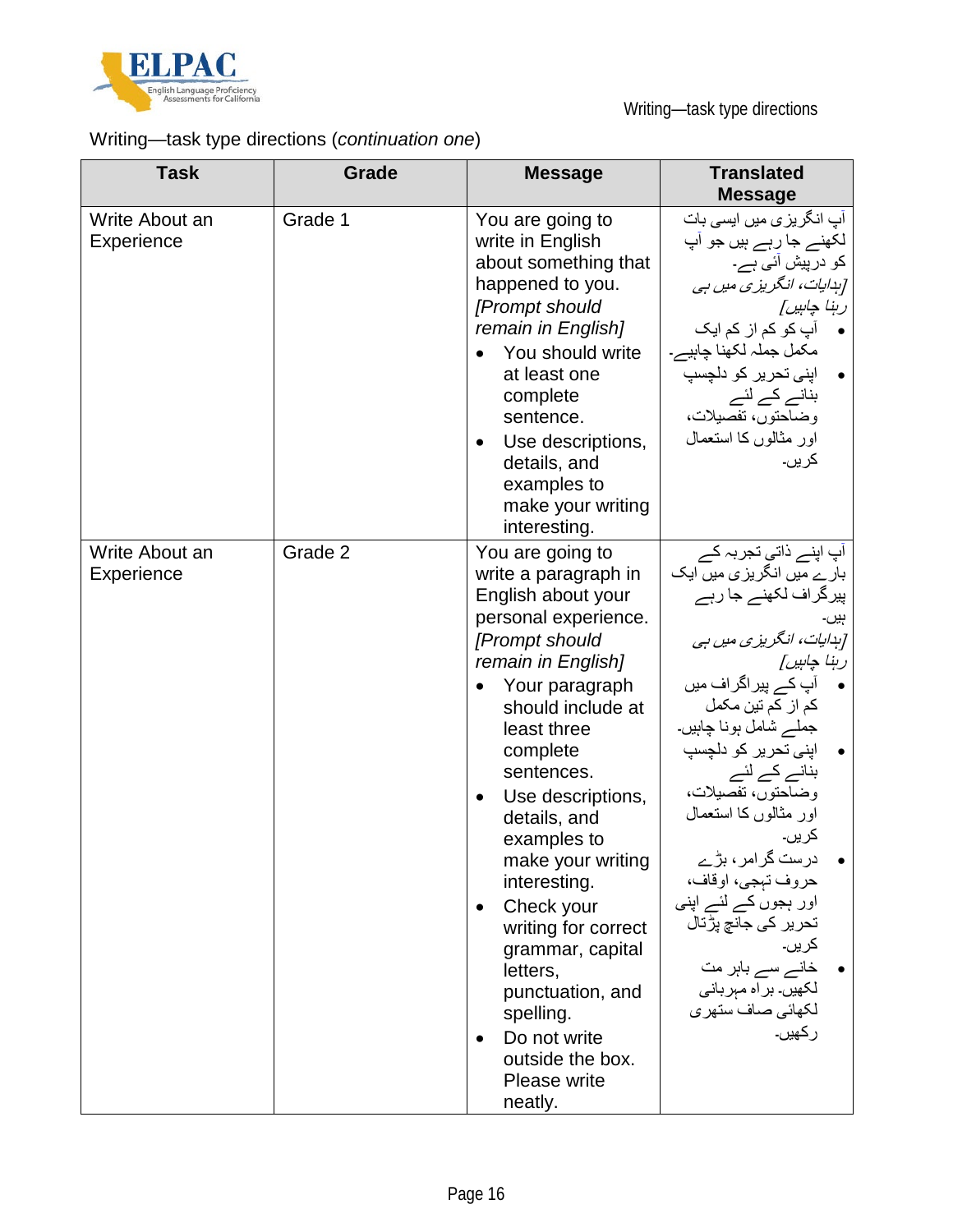

## Writing—task type directions (*continuation two*)

| <b>Task</b>                                   | Grade       | <b>Message</b>                                                                                                                                                                                                                                              | <b>Translated</b><br><b>Message</b>                                                                                                                                                                                                                                          |
|-----------------------------------------------|-------------|-------------------------------------------------------------------------------------------------------------------------------------------------------------------------------------------------------------------------------------------------------------|------------------------------------------------------------------------------------------------------------------------------------------------------------------------------------------------------------------------------------------------------------------------------|
| Write About an<br>Experience                  | Grades 3-12 | In the following box,<br>you are going to<br>write a paragraph in<br>English about your<br>personal experience.                                                                                                                                             | ذیل خانے میں آپ اپنے ذاتی<br>تجربہ کے بار ے میں<br>انگریزی میں ایک پیرگراف<br>لکھنے جا رہے ہیں۔<br>[ہدایات کی ریکارڈنگ                                                                                                                                                       |
|                                               |             | [Recording of prompt]<br>is in English]                                                                                                                                                                                                                     | انگریزی میں ہے ]<br>•      آپ کے پیر اگر اف میں                                                                                                                                                                                                                              |
|                                               |             | Your paragraph<br>should include at<br>least three<br>complete<br>sentences and<br>should have a<br>beginning, a<br>middle, and an<br>end.                                                                                                                  | کم از کم تین مکمل<br>جملے نیز پیراگراف کو<br>ایک أغاز ، وسط اور<br>اختتام پر مبنی ہونا<br>چاہییے۔<br>اپنی تحریر کو دلچسپ<br>بنانے کے لئے<br>وضاحتون، تفصيلات،<br>اور مثالوں کا استعمال                                                                                       |
|                                               |             | Use descriptions,<br>$\bullet$<br>details, and<br>examples to<br>make your writing<br>interesting.                                                                                                                                                          | کريں۔<br>درست گرامر ، بڑے<br>حروف تېجي، اوقاف،<br>اور ہجوں کے لئے اپنی<br>تحریر ک <i>ی</i> جانچ پڑتال                                                                                                                                                                        |
|                                               |             | Check your<br>$\bullet$<br>writing for correct<br>grammar, capital<br>letters,<br>punctuation, and<br>spelling.                                                                                                                                             | کريں۔                                                                                                                                                                                                                                                                        |
| <b>Write About</b><br>Academic<br>Information | Grades 3-5  | Imagine that you are<br>writing a description<br>with a classmate.<br>Your classmate filled<br>in information in a<br>graphic organizer.<br>Read the details in<br>the graphic<br>organizer. Then use<br>the information to<br>answer the two<br>questions. | ۔ تصور کریں کہ آپ اپنے<br>ایک ہم جماعت کے ساتھ مل<br>کر ایک وضاحت لکھ رہے<br>ہیں۔ آپ کے ہم جماعت نے<br>ایک گرافک آرگنائزر میں<br>معلومات پُر کی ہیں۔ گرافک<br>آر گنائز ر میں تفصیلات کو<br>بڑ ھیں۔ اس کے بعد دو<br>سوالوں کا جواب دینے کے<br>لئے معلومات کو استعمال<br>کريں۔ |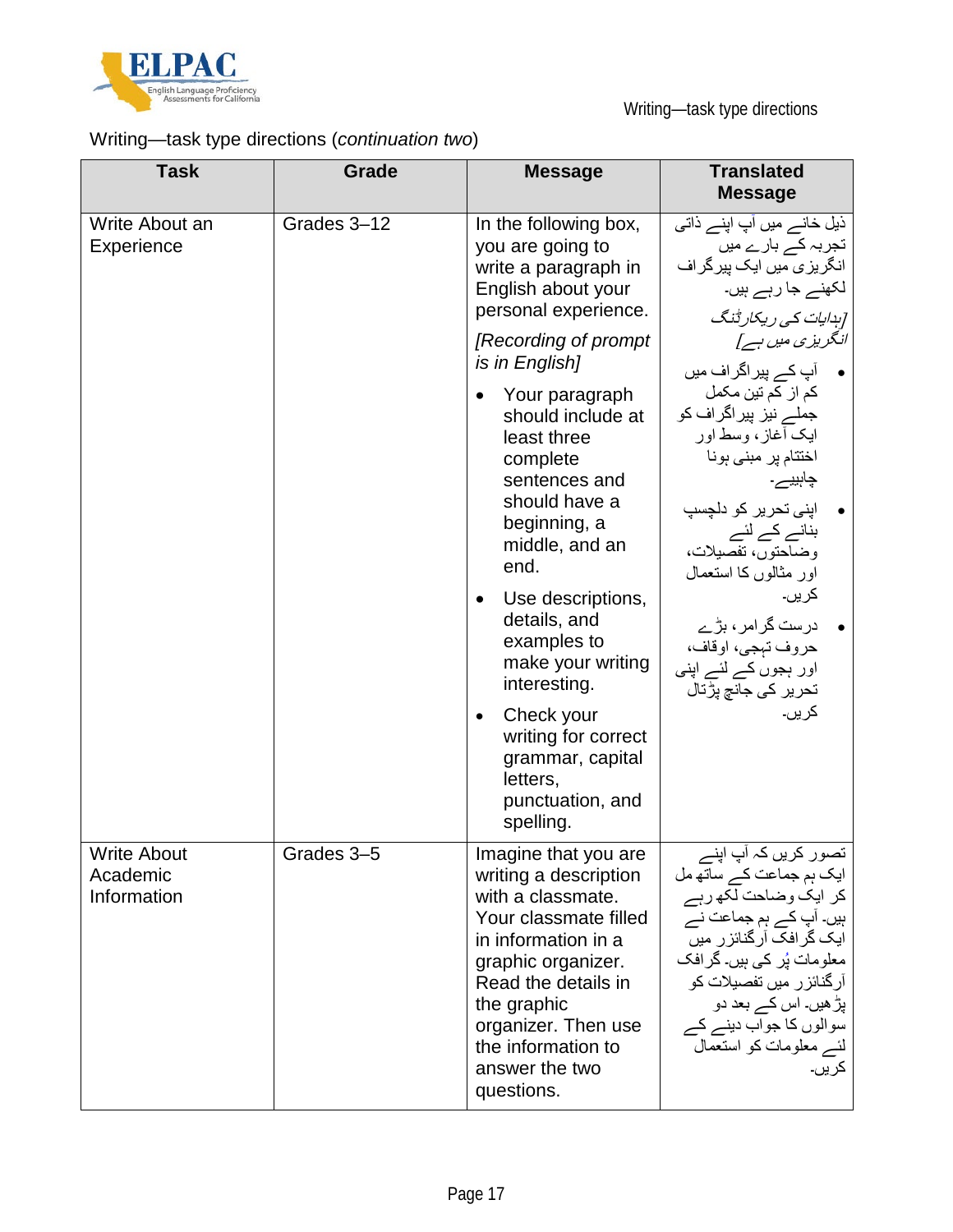

Writing—task type directions

## Writing—task type directions (*continuation three*)

| <b>Task</b>                                   | Grade       | <b>Message</b>                                                                                                                                                                                                                                                                                                                                                                                                                                                                                                                                                          | <b>Translated</b><br><b>Message</b>                                                                                                                                                                                                                                                                                                                                                                                                                                                                                                               |
|-----------------------------------------------|-------------|-------------------------------------------------------------------------------------------------------------------------------------------------------------------------------------------------------------------------------------------------------------------------------------------------------------------------------------------------------------------------------------------------------------------------------------------------------------------------------------------------------------------------------------------------------------------------|---------------------------------------------------------------------------------------------------------------------------------------------------------------------------------------------------------------------------------------------------------------------------------------------------------------------------------------------------------------------------------------------------------------------------------------------------------------------------------------------------------------------------------------------------|
| <b>Write About</b><br>Academic<br>Information | Grades 6-12 | Imagine that you are<br>working on a group<br>project. Some<br>members of your<br>group have created<br>a graphic organizer.<br>Use the information<br>in the graphic<br>organizer to answer<br>the two questions.                                                                                                                                                                                                                                                                                                                                                      | تصور کریں کہ آپ ایک<br>گروپ پراجیکٹ پر کام کر<br>رہے ہیں۔ آپ کے گروپ کے<br>بعض ارکان نے ایک گرافک<br>آرگنائزر تشکیل دیا ہے۔ دو<br>سوالوں کا جواب دینے کے<br>لئے گرافک آرگنائزر میں<br>موجود معلومات کو استعمال<br>کريں۔                                                                                                                                                                                                                                                                                                                           |
| Justify an Opinion                            | Grades 3-5  | In the following box,<br>you are going to<br>write at least one<br>paragraph in English<br>about an important<br>issue.<br>[Recording of prompt]<br>is in English]<br>Think about what<br>you will write<br>before you begin<br>writing.<br>State your<br>$\bullet$<br>opinion clearly<br>and give two or<br>more reasons to<br>support your<br>opinion.<br>The paragraph<br>$\bullet$<br>should include at<br>least three<br>complete<br>sentences.<br>Check your<br>$\bullet$<br>writing for correct<br>grammar, capital<br>letters,<br>punctuation, and<br>spelling. | مندر جہ ذیل خانے میں، آپ<br>کسی اہم مسئلہ پر کم از کم<br><u>ایک پیر اگر اف</u> انگریز <i>ی</i> میں<br>لکھنے جار رہے ہیں۔<br>[ہدایات کی ریکارڈنگ<br>انگریزی میں ہے]<br>• لکھنا شروع کرنے سے<br>پہلے سوچیں کہ آپ کی <del>ا</del><br>لکھیں گے۔<br>اپنے مؤقف کو واضح<br>طور پر عیاں کریں اور<br>اپنی رائے کو تقویت<br>دینے کے لئے دو یا دو<br>سے زیادہ وجوہات بیان<br>کريں۔<br>پیر اگر اف میں کم از  کم<br>تین مکمل جملے شامل<br>ٻونا چاہيں۔<br>درست گرامر ، بڑے<br>حروف تېجى، اوقاف،<br>اور ہجوں کے لئے اپنی<br>تحریر ک <i>ی</i> جانچ پڑتال<br>کريں۔ |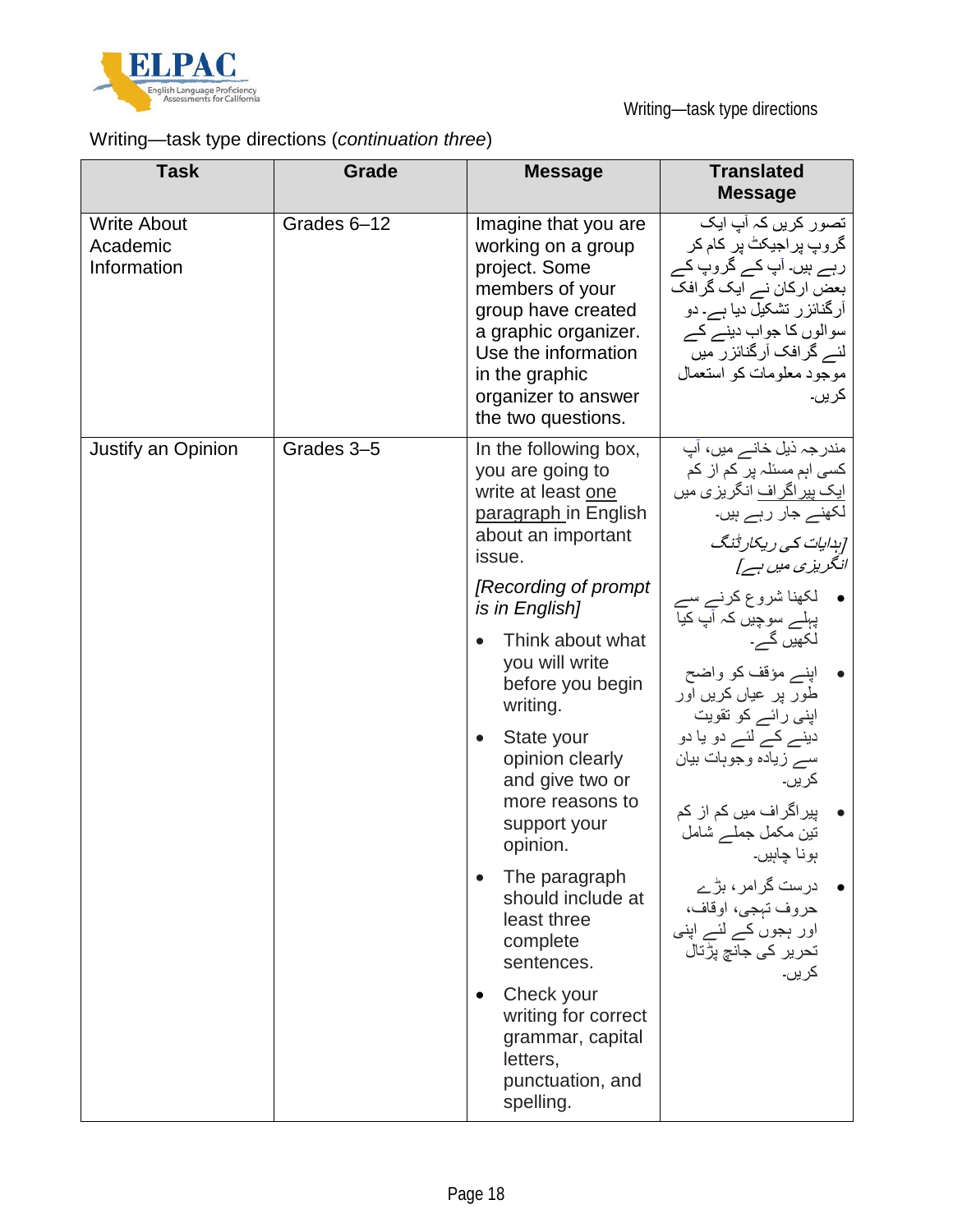

## Writing—task type directions (*continuation four*)

| <b>Task</b>        | <b>Grade</b> | <b>Message</b>                                                                                                                                                                                                                                                                                                                                                                                                                                                                                                                                                           | <b>Translated</b><br><b>Message</b>                                                                                                                                                                                                                                                                                                                                                                                                                                                                                                  |
|--------------------|--------------|--------------------------------------------------------------------------------------------------------------------------------------------------------------------------------------------------------------------------------------------------------------------------------------------------------------------------------------------------------------------------------------------------------------------------------------------------------------------------------------------------------------------------------------------------------------------------|--------------------------------------------------------------------------------------------------------------------------------------------------------------------------------------------------------------------------------------------------------------------------------------------------------------------------------------------------------------------------------------------------------------------------------------------------------------------------------------------------------------------------------------|
| Justify an Opinion | Grades 6-12  | In the following box,<br>you are going to<br>write at least two<br>paragraphs in<br>English about an<br>important issue.<br>[Recording of prompt<br>is in English]<br>Think about what<br>you will write<br>before you begin<br>writing.<br>State your<br>$\bullet$<br>opinion clearly<br>and give two or<br>more reasons to<br>support your<br>opinion.<br>The paragraphs<br>$\bullet$<br>should include at<br>least three<br>complete<br>sentences.<br>Check your<br>$\bullet$<br>writing for correct<br>grammar, capital<br>letters,<br>punctuation, and<br>spelling. | مندر جہ ذیل خانے میں، آپ<br>کسی اہم مسئلہ پر کم از کم<br><u>دو پیراگراف</u> انگریزی میں<br>لّکھنے جار رہے ہیں۔<br>[بِدایات کی ریکارڈنگ<br>انگریزی میں ہے]<br>• لکھنا شروع کرنے سے<br>پہلے سوچیں کہ آپ کیا<br>لکھیں گے۔<br>• اپنے مؤقف کو واضح<br>طور پر عیاں کریں اور<br>اپنی رائے کو تقویت<br>دینے کے لئے دو یا دو<br>سے زیادہ وجوہات بیان<br>کر پں۔<br>پیر اگر اف میں کم از کم<br>نتین مکمل جملــــر شامل<br>بونا چاہیں۔<br>● درست گرامر، بڑے<br>حروف تېجى، اوقاف،<br>اور ہجوں کے لئے اپنی<br>تحریر ک <i>ی</i> جانچ پڑتال<br>کريں۔ |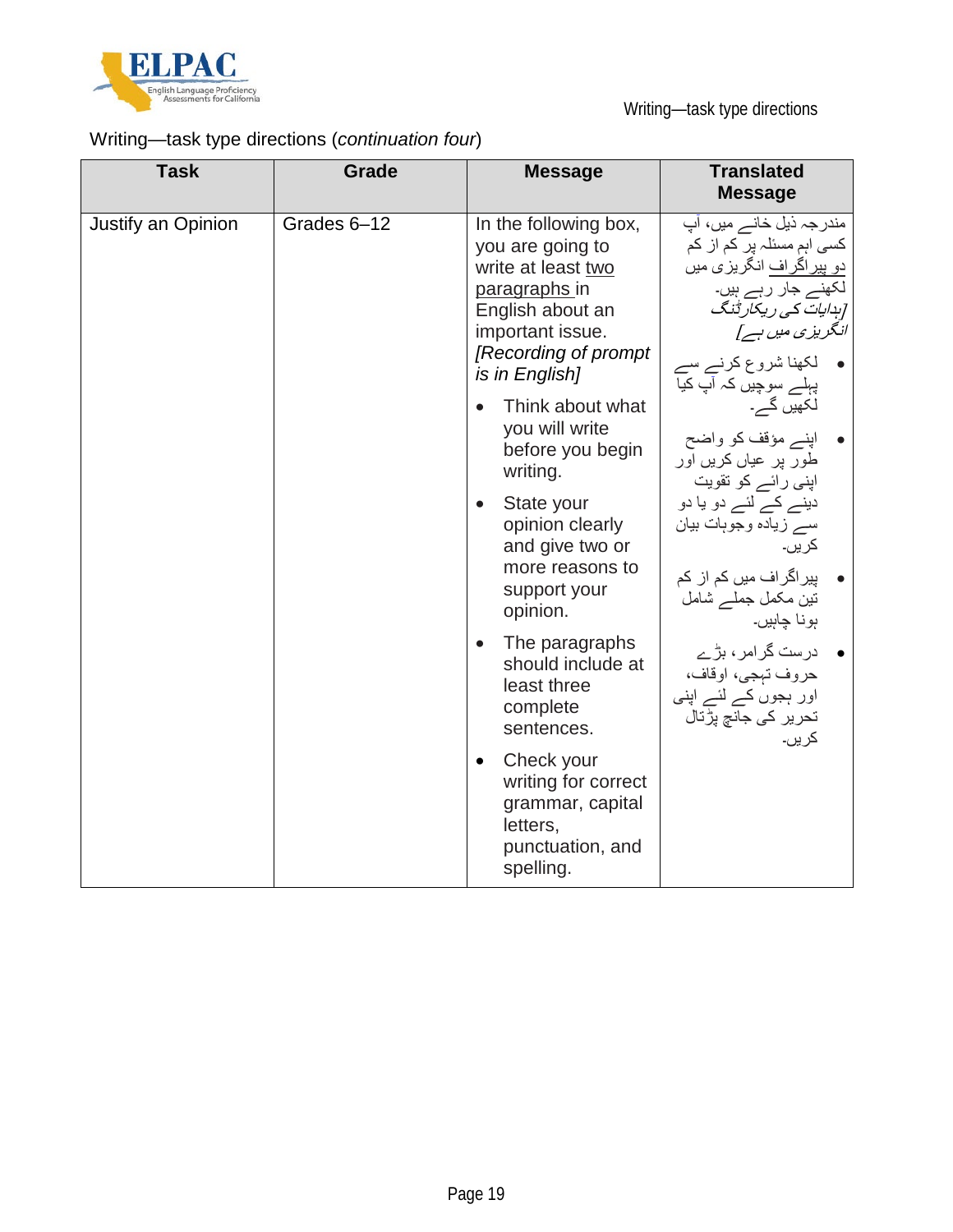

## **Speaking—Domain-level Directions**

## *Kindergarten Through Grade Two*

### **Screen**

Speaking Test

| Spoken by Test Examiner (read aloud<br>from the DFA)                                                                                            | <b>Translated Message</b>                                                                                                                                            |
|-------------------------------------------------------------------------------------------------------------------------------------------------|----------------------------------------------------------------------------------------------------------------------------------------------------------------------|
| Today, you will take the ELPAC test.<br>First, I am going to sign you in.                                                                       | آج آپ ELPAC ٹیسٹ لیں گے۔ پہلے، میں آپ کو سائن ان<br>كراتا بوں۔                                                                                                       |
| [Follow login directions, including the<br>recording check and sound and audio<br>check]                                                        | [لاگ ان بشمول ریکارڈنگ کی پڑتال اور آواز و آڈیو کی<br>جانچ پڑتال کی ہدایات پر عمل کر پں]                                                                             |
| Remember to answer all of the questions<br>in English. If you want me to repeat a<br>question, you can ask me to. Now we are<br>going to begin. | یاد رکھیں کہ تمام سوالات کے جوابات انگریزی میں دینا<br>ہیں۔ اگر آپ چاہیں کہ میں کوئ <i>ی</i> سوال دُہرا دوں، تو آپ<br>مجھے کہہ سکتے ہیں۔ اب ہم شروع کرنے جا رہے ہیں۔ |

## *Grades Three Through Twelve*

#### **Screen**

Speaking Test

| Spoken by Test Examiner (read aloud<br>from the DFA)                                                                                            | <b>Translated Message</b>                           |
|-------------------------------------------------------------------------------------------------------------------------------------------------|-----------------------------------------------------|
| Today you will take the Speaking section                                                                                                        | آج آپ ELPAC ٹیسٹ کا بات چیت کا سیکشن لیں گے۔        |
| of the ELPAC. First, I am going to sign                                                                                                         | پہلے، میں آپ کو سائن ان کر اتا ہوں۔                 |
| you in.                                                                                                                                         | [لاگ ان بشمول ریکارڈنگ کی پڑتال اور آواز و آڈیو کی  |
| [Follow login directions, including the                                                                                                         | جانچ پڑتال کی ہدایات پر عمل کر پں]                  |
| recording check and sound and audio                                                                                                             | یاد رکھیں کہ تمام سوالات کے جوابات انگریزی میں دینا |
| check]                                                                                                                                          | ہیں۔ اگر آپ چاہیں کہ میں کوئے سوال دُہرا دوں، تو آپ |
| Remember to answer all of the questions<br>in English. If you want me to repeat a<br>question, you can ask me to. Now we are<br>going to begin. | مجھے کہہ سکتے ہیں۔ اب ہم شروع کرنے جا رہے ہیں۔      |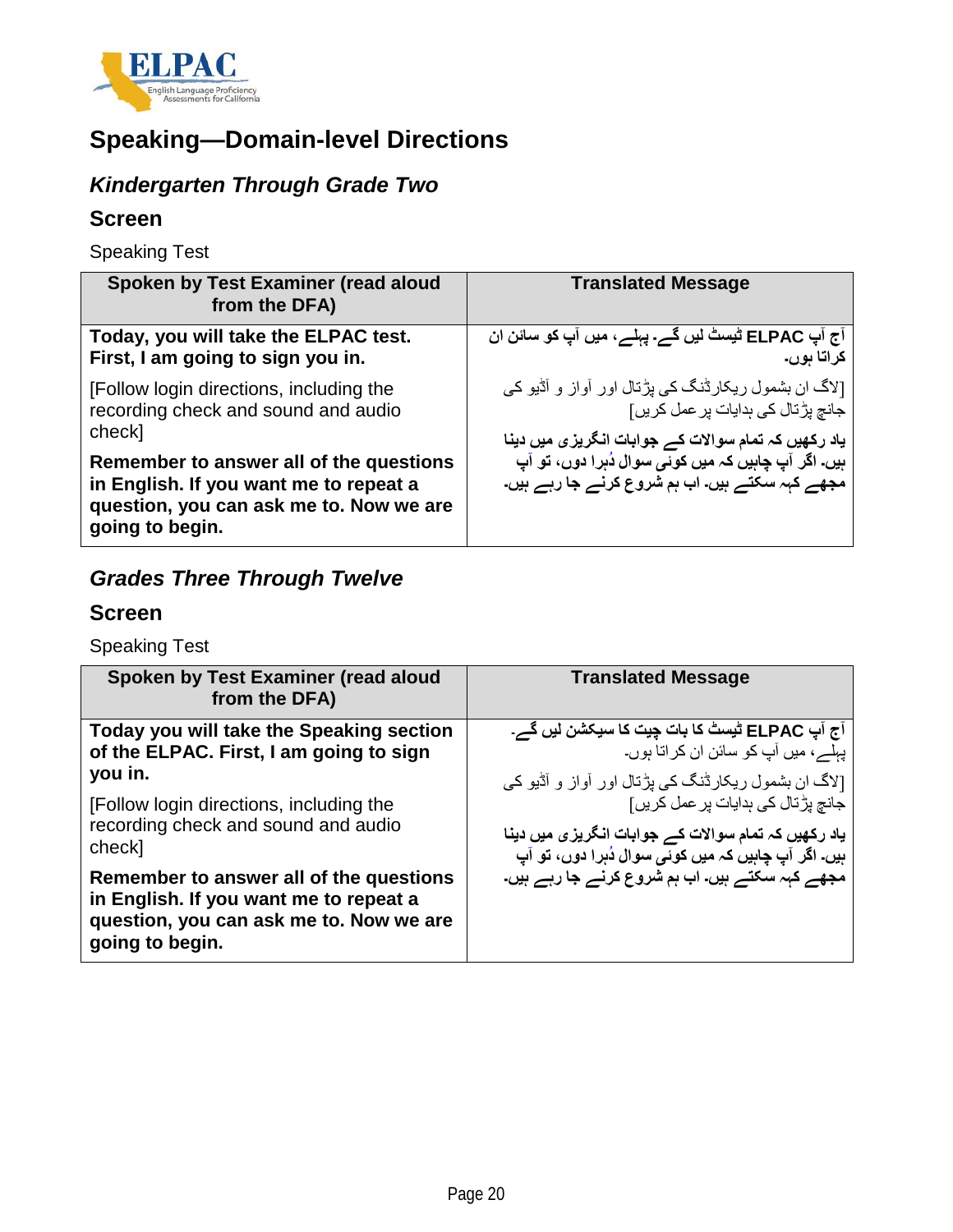

### *Kindergarten Through Grade 12 Review Screen*

#### **Screen**

#### **Congratulations, you reached the end of the test!**

Thank you for your attention and hard work.

If there are any questions you marked for review, they will be displayed in the box below. Please finish reviewing any questions you want to, then select Submit Test at the bottom of the screen.

| Spoken by Test Examiner (read aloud<br>from the DFA)                                    | <b>Translated Message</b>                                                 |
|-----------------------------------------------------------------------------------------|---------------------------------------------------------------------------|
| This is the end of the Speaking test.<br>Thank you for your attention and hard<br>work. | یہ بات چیت کے ٹیسٹ کا اختتام ہے۔ آپ کی توجہ اور محنت<br>  پر آپ کا شکریہ۔ |

## **Speaking—task type directions**

| <b>Task</b>               | Grade       | <b>Message</b>                                                                                                                                                                   | <b>Translated</b><br><b>Message</b>                                                                                                                                                                               |
|---------------------------|-------------|----------------------------------------------------------------------------------------------------------------------------------------------------------------------------------|-------------------------------------------------------------------------------------------------------------------------------------------------------------------------------------------------------------------|
| <b>Talk About a Scene</b> | Grades K-12 | Look at the picture. I<br>am going to ask you<br>some questions<br>about it.                                                                                                     | تصویر کو دیکھیں۔ میں اس<br>کے بارے میں آپ سے کچھ<br>سوالات پوچھنے لگا ہوں۔                                                                                                                                        |
| <b>Speech Functions</b>   | Grades 2-5  | I am going to tell you<br>about a situation that<br>could happen to you.<br>Then, tell me what<br>you would say.                                                                 | میں آپ کو ایک ایسی<br>صورتحال کے بارے میں<br>بتانے لگا ہوں جو آپ کو<br>درپیش آ سکتی ہے۔ تو پھر ،<br>مجھے بتائیں کہ آپ کیا کہیں                                                                                    |
| <b>Speech Functions</b>   | Grades 6-12 | I'm going to tell you<br>about a situation that<br>could happen to you.<br>Then, tell me what<br>you would say. Make<br>sure your answer is<br>appropriate for your<br>audience. | میں آپ کو ایک ایسی<br>صورتحال کے بارے میں<br>بٽانـــر لگا ٻوں جو آپ کو<br>درپیش آ سکتی ہے۔ تو پھر ،<br>مجھے بتائیں کہ آپ کیا کہیں<br>گے۔ اس بات کو یقینی بنائیں<br>کہ آپ کا جواب آپ کے<br>سامعین کے لئے موزوں ہو۔ |
| Support an Opinion        | Grades K-12 | I am going to ask<br>you for your opinion.                                                                                                                                       | میں اپ سے اپ کی رائے<br>مانگنے والا ہوں۔                                                                                                                                                                          |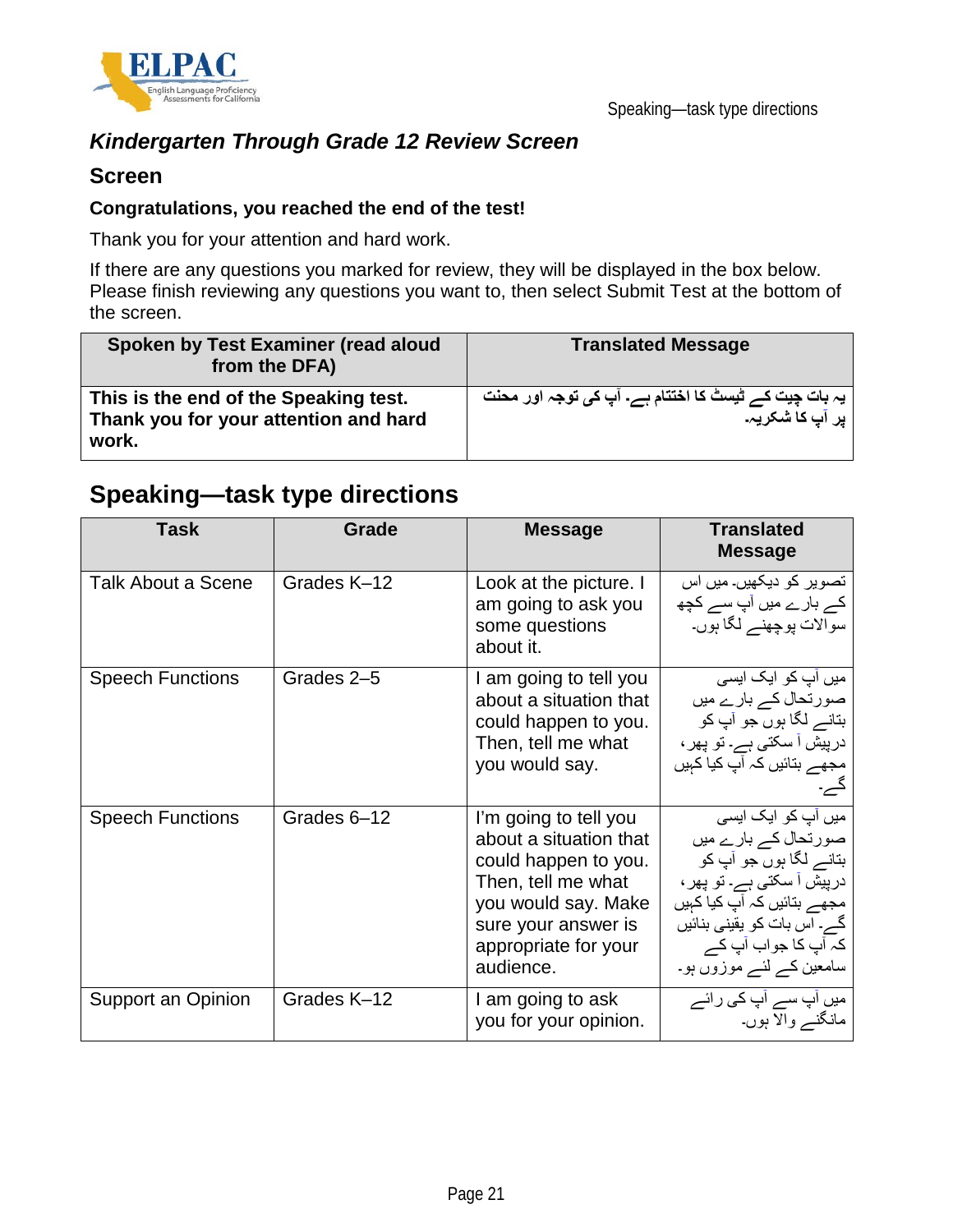

Speaking—task type directions

## Speaking—task type directions (*continuation one*)

| <b>Task</b>                               | <b>Grade</b> | <b>Message</b>                                                                                                                                                                                                                                      | <b>Translated</b><br><b>Message</b>                                                                                                                                                                                                       |
|-------------------------------------------|--------------|-----------------------------------------------------------------------------------------------------------------------------------------------------------------------------------------------------------------------------------------------------|-------------------------------------------------------------------------------------------------------------------------------------------------------------------------------------------------------------------------------------------|
| Retell a Narrative                        | Grade K-5    | Look at the pictures.                                                                                                                                                                                                                               | تصوير كو ديكھيں۔                                                                                                                                                                                                                          |
|                                           |              | I am going to tell you<br>a story about the<br>pictures. Listen<br>carefully. You will<br>hear the story only<br>once. When I am<br>finished, you will use<br>the pictures to tell<br>the story back to me.                                         | میں آپ کو تصویر کے بارے<br>میں ایک کہانی سنانے لگا<br>ٻور ـ دهيان ســــر سنير ــ آپ<br>کہانی صرف ایک بار ہی<br>سنیں گے۔ جب میں ختم کر<br>لوں تو پھر ، آپ مجھے يہ<br>کہانی واپس سنانے کے لئے<br>تصویر کی مدد لیں گے۔                       |
| <b>Present and Discuss</b><br>Information | Grades 6-12  | I am going to ask<br>you to talk about a<br>graphic. Look at the<br>graphic.<br>[Prompt should<br>remain in English]<br>Take some time to<br>read the graphic to<br>yourself. Let me<br>know when you are<br>ready for me to ask<br>you a question. | میں آپ سے تصویر کے<br>بارے میں بات کرنے کو<br>کہوں گا۔ تصویر کو دیکھیں۔<br>[بدایات، انگریزی میں ہی<br>رہنا چاہییں]<br>تصویر کو خود پڑھنے میں<br>كچھ وقت صرف كريں۔ جب<br>آپ تیار ہو جائیں تو مجھے<br>بتائیں تاکہ میں آپ سے سوال<br>پوچھوں۔ |
| Summarize an<br>Academic<br>Presentation  | Grade K-2    | I am going to tell you<br>some information.<br>Listen carefully. You<br>will hear the<br>information only<br>once. When I am<br>finished, you will tell<br>me about the<br>information.                                                             | میں آپ کو کچھ معلومات دینا<br>چاہتا ہوں۔ دھیان سے سنیں۔<br>آپ معلومات صرف ایک بار<br>ہی سنیں گے۔ جب میں ختم<br>کر لوں، تو آپ مجھے<br>معلومات کے بارے میں<br>بتائیں گے۔                                                                    |